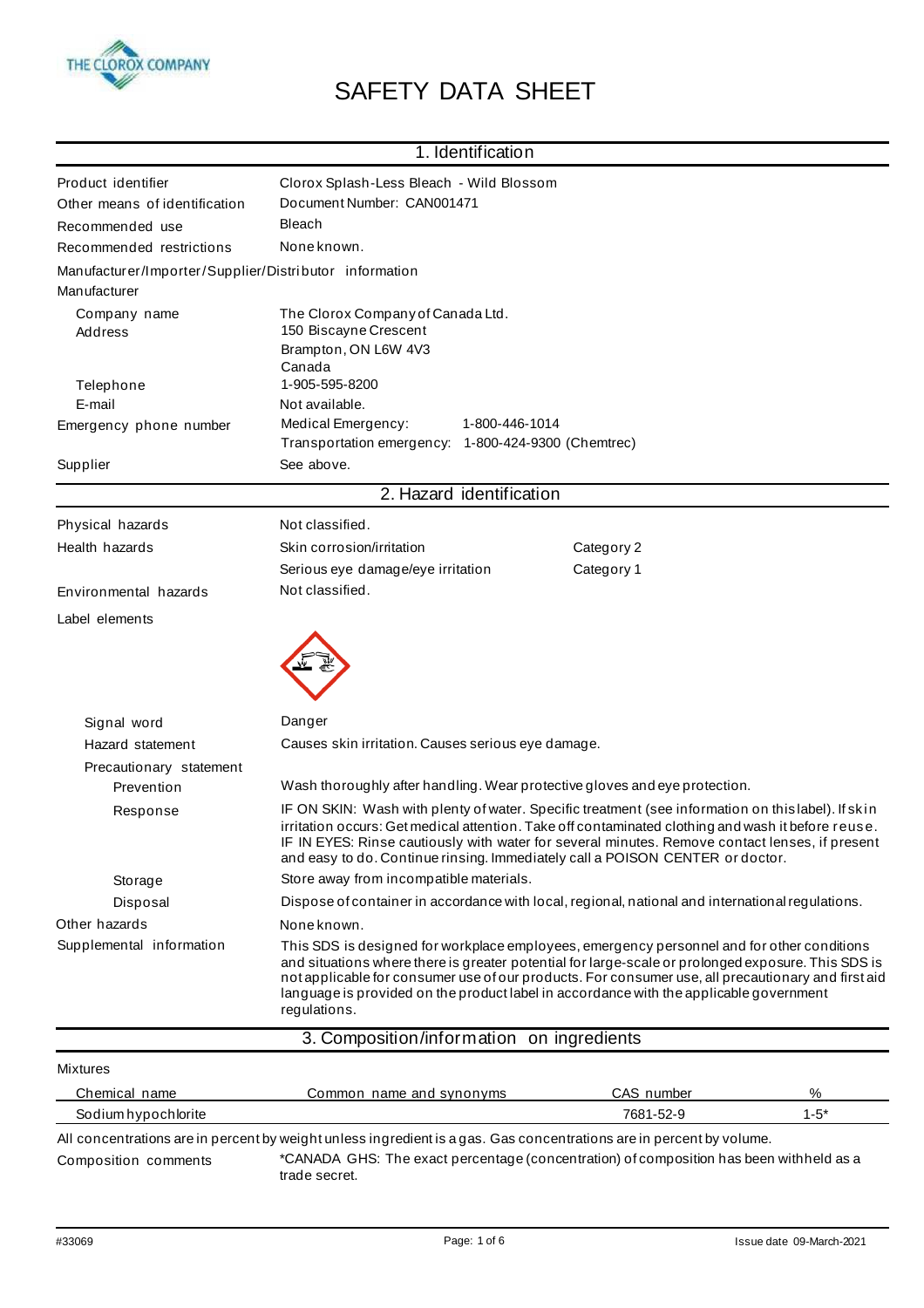|                                                                              | 4. First-aid measures                                                                                                                                                                                                                                                                                                                                                                                                                  |
|------------------------------------------------------------------------------|----------------------------------------------------------------------------------------------------------------------------------------------------------------------------------------------------------------------------------------------------------------------------------------------------------------------------------------------------------------------------------------------------------------------------------------|
| Inhalation                                                                   | If breathed in, move person into fresh air.                                                                                                                                                                                                                                                                                                                                                                                            |
| Skin contact                                                                 | If on skin, rinse well with water.                                                                                                                                                                                                                                                                                                                                                                                                     |
| Eye contact                                                                  | If in eyes, rinse with water for 15 minutes.                                                                                                                                                                                                                                                                                                                                                                                           |
| Ingestion                                                                    | If swallowed, call a Poison Control Centre or doctor immediately. DO NOT induce vomiting.                                                                                                                                                                                                                                                                                                                                              |
| Most important<br>symptoms/effects, acute and<br>delayed                     | Severe eye irritation. Symptoms may include stinging, tearing, redness, swelling, and blurred<br>vision. Permanent eye damage including blindness could result. Skin irritation. May cause redness<br>and pain.                                                                                                                                                                                                                        |
| Indication of immediate<br>medical attention and special<br>treatment needed | Provide general supportive measures and treat symptomatically. Symptoms may be delayed.                                                                                                                                                                                                                                                                                                                                                |
| General information                                                          | If you feel unwell, seek medical advice (show the label where possible). Show this safety data<br>sheet to the doctor in attendance. Avoid contact with eyes and skin. KEEP OUT OF REACH OF<br>CHILDREN AND PETS.                                                                                                                                                                                                                      |
|                                                                              | 5. Fire-fighting measures                                                                                                                                                                                                                                                                                                                                                                                                              |
| Suitable extinguishing media                                                 | Treat for surrounding material.                                                                                                                                                                                                                                                                                                                                                                                                        |
| Unsuitable extinguishing                                                     | Do not use water jet as an extinguisher, as this will spread the fire.                                                                                                                                                                                                                                                                                                                                                                 |
| media                                                                        |                                                                                                                                                                                                                                                                                                                                                                                                                                        |
| Specific hazards arising from<br>the chemical                                | During fire, gases hazardous to health may be formed.                                                                                                                                                                                                                                                                                                                                                                                  |
| Hazardous combustion<br>products                                             | May include and are not limited to: Oxides of carbon.                                                                                                                                                                                                                                                                                                                                                                                  |
| Special protective equipment<br>and precautions for firefighters             | Self-contained breathing apparatus and full protective clothing must be worn in case of fire.                                                                                                                                                                                                                                                                                                                                          |
| Fire fighting<br>equipment/instructions                                      | Move containers from fire area if you can do so without risk.                                                                                                                                                                                                                                                                                                                                                                          |
| Specific methods                                                             | Use standard firefighting procedures and consider the hazards of other involved materials.                                                                                                                                                                                                                                                                                                                                             |
| General fire hazards                                                         | No unusual fire or explosion hazards noted.                                                                                                                                                                                                                                                                                                                                                                                            |
|                                                                              | 6. Accidental release measures                                                                                                                                                                                                                                                                                                                                                                                                         |
| Personal precautions,<br>protective equipment and<br>emergency procedures    | Keep unnecessary personnel away. Keep people away from and upwind of spill/leak. Wear<br>appropriate protective equipment and clothing during clean-up. Do not touch damaged containers<br>or spilled material unless wearing appropriate protective clothing. Ensure adequate ventilation.<br>Local authorities should be advised if significant spillages cannot be contained. For personal<br>protection, see section 8 of the SDS. |
| Methods and materials for                                                    | Prevent entry into waterways, sewer, basements or confined areas.                                                                                                                                                                                                                                                                                                                                                                      |
| containment and cleaning up                                                  | Large Spills: Stop the flow of material, if this is without risk. Dike the spilled material, where this is<br>possible. Absorb in vermiculite, dry sand or earth and place into containers. Following product<br>recovery, flush area with water.                                                                                                                                                                                      |
|                                                                              | Small Spills: Wipe up with absorbent material (e.g. cloth, fleece). Clean surface thoroughly to<br>remove residual contamination.                                                                                                                                                                                                                                                                                                      |
| Environmental precautions                                                    | Never return spills to original containers for re-use. For waste disposal, see section 13 of the SDS.<br>Avoid release to the environment. Prevent further leakage or spillage if safe to do so. Avoid<br>discharge into drains, water courses or onto the ground. Do not discharge into lakes, streams,<br>ponds or public waters.                                                                                                    |
|                                                                              | 7. Handling and storage                                                                                                                                                                                                                                                                                                                                                                                                                |
| Precautions for safe handling                                                | Avoid contact with eyes and skin. Always dilute strictly in accordance with label directions. Provide<br>adequate ventilation. Wear appropriate personal protective equipment. Wash thoroughly after<br>handling. Use good industrial hygiene practices in handling this material. When using do not eat or<br>drink.                                                                                                                  |
| Conditions for safe storage,<br>including any incompatibilities              | Keep container tightly closed in a cool, dry and well-ventilated place. Store away from incompatible<br>materials (see Section 10 of the SDS). KEEP OUT OF REACH OF CHILDREN AND PETS.                                                                                                                                                                                                                                                 |
|                                                                              | 8. Exposure controls/Personal protection                                                                                                                                                                                                                                                                                                                                                                                               |
| Occupational exposure limits                                                 | No exposure limits noted for ingredient(s).                                                                                                                                                                                                                                                                                                                                                                                            |
| Biological limit values                                                      | No biological exposure limits noted for the ingredient(s).                                                                                                                                                                                                                                                                                                                                                                             |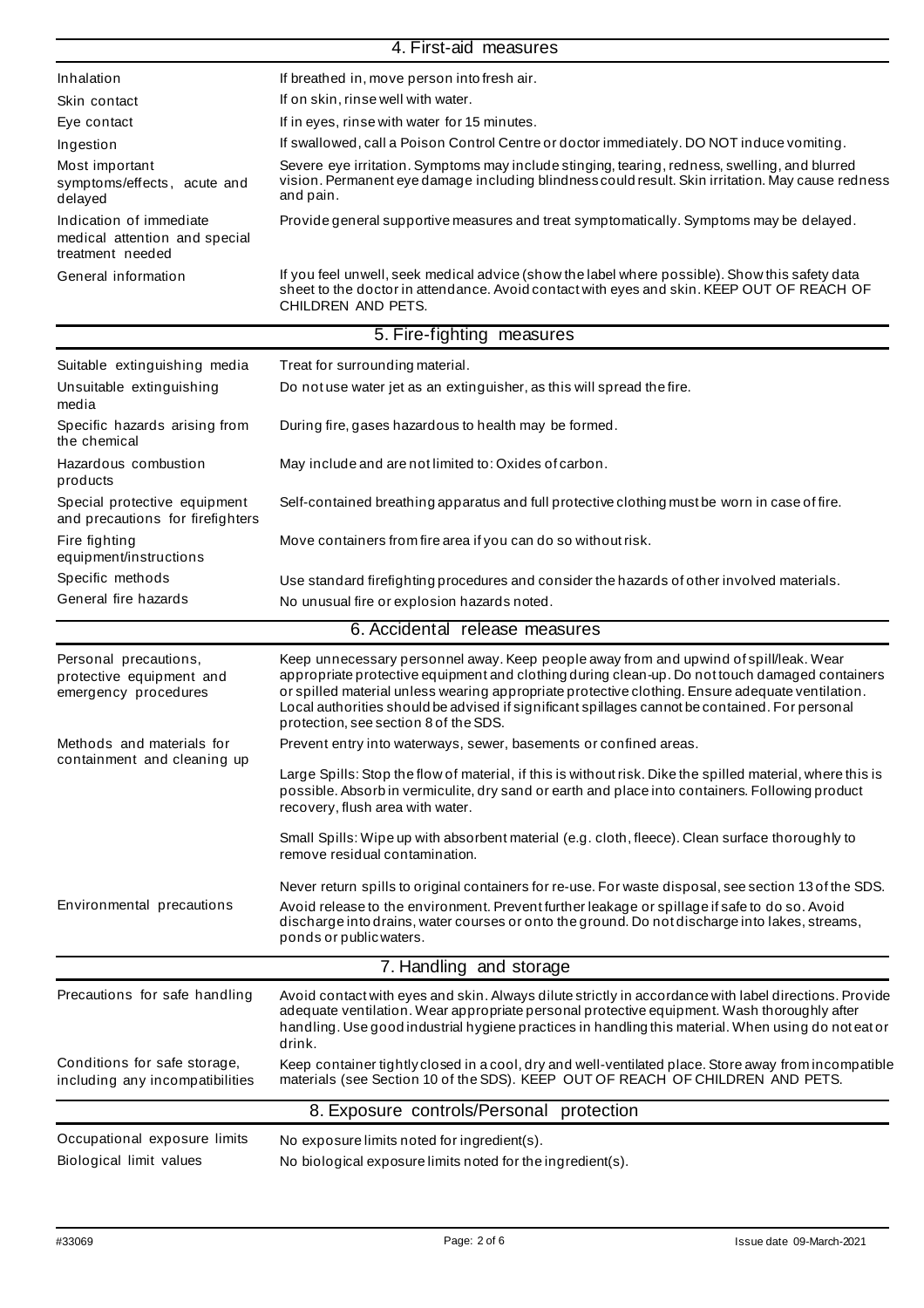| Appropriate engineering<br>controls | Good general ventilation (typically 10 air changes per hour) should be used. Ventilation rates<br>should be matched to conditions. If applicable, use process enclosures, local exhaust ventilation,<br>or other engineering controls to maintain airborne levels below recommended exposure limits. If<br>exposure limits have not been established, maintain airborne levels to an acceptable level. |
|-------------------------------------|--------------------------------------------------------------------------------------------------------------------------------------------------------------------------------------------------------------------------------------------------------------------------------------------------------------------------------------------------------------------------------------------------------|
| Eye/face protection                 | Individual protection measures, such as personal protective equipment<br>Wear safety glasses with side shields.                                                                                                                                                                                                                                                                                        |
| Skin protection<br>Hand protection  | For prolonged use, wear rubber gloves.                                                                                                                                                                                                                                                                                                                                                                 |
| Other                               | Wear appropriate chemical resistant clothing. As required by employer code.                                                                                                                                                                                                                                                                                                                            |
| Respiratory protection              | Where exposure guideline levels may be exceeded, use an approved NIOSH respirator.<br>Respirator should be selected by and used under the direction of a trained health and safety<br>professional following requirements found in OSHA's respirator standard (29 CFR 1910.134),<br>CAN/CSA-Z94.4 and ANSI's standard for respiratory protection (Z88.2).                                              |
| Thermal hazards                     | Not applicable.                                                                                                                                                                                                                                                                                                                                                                                        |
| General hygiene<br>considerations   | Always observe good personal hygiene measures, such as washing after handling the material<br>and before eating, drinking, and/orsmoking. Routinely wash work clothing and protective<br>equipment to remove contaminants. When using donot eat or drink.                                                                                                                                              |

|                                              |                 | 9. Physical and chemical properties |  |
|----------------------------------------------|-----------------|-------------------------------------|--|
| Appearance                                   | Clear           |                                     |  |
| Physical state                               | Liquid.         |                                     |  |
| Form                                         | Liquid.         |                                     |  |
| Colour                                       | Yellow          |                                     |  |
| Odour                                        | Fragrant        |                                     |  |
| Odour threshold                              | Not available.  |                                     |  |
| pH                                           | 12.5            |                                     |  |
| Melting point/freezing point                 | Not available.  |                                     |  |
| Initial boiling point and boiling<br>range   | Not available.  |                                     |  |
| Flash point                                  | Not available.  |                                     |  |
| Evaporation rate                             | Not available.  |                                     |  |
| Flammability (solid, gas)                    | Not applicable. |                                     |  |
| Upper/lower flammability or explosive limits |                 |                                     |  |
| Flammability limit - lower<br>(% )           | Not available.  |                                     |  |
| Flammability limit - upper<br>(% )           | Not available.  |                                     |  |
| Explosive limit - lower (%)                  | Not available.  |                                     |  |
| Explosive limit -upper<br>(% )               | Not available.  |                                     |  |
| Vapour pressure                              | Not available.  |                                     |  |
| Vapour density                               | Not available.  |                                     |  |
| Relative density                             | 1.05            |                                     |  |
| Solubility(ies)                              |                 |                                     |  |
| Solubility (water)                           | Not available.  |                                     |  |
| Partition coefficient<br>(n-octanol/water)   | Not available.  |                                     |  |
| Auto-ignition temperature                    | Not available.  |                                     |  |
| Decomposition temperature                    | Not available.  |                                     |  |
| Viscosity                                    | Not available.  |                                     |  |
| Other information                            |                 |                                     |  |
| Explosive properties                         | Not explosive.  |                                     |  |
| Oxidising properties                         | Not oxidising.  |                                     |  |
|                                              |                 | 10. Stability and reactivity        |  |

Reactivity Chemical stability The product is stable and non-reactive under normal conditions of use, storage and transport. Material is stable under normal conditions.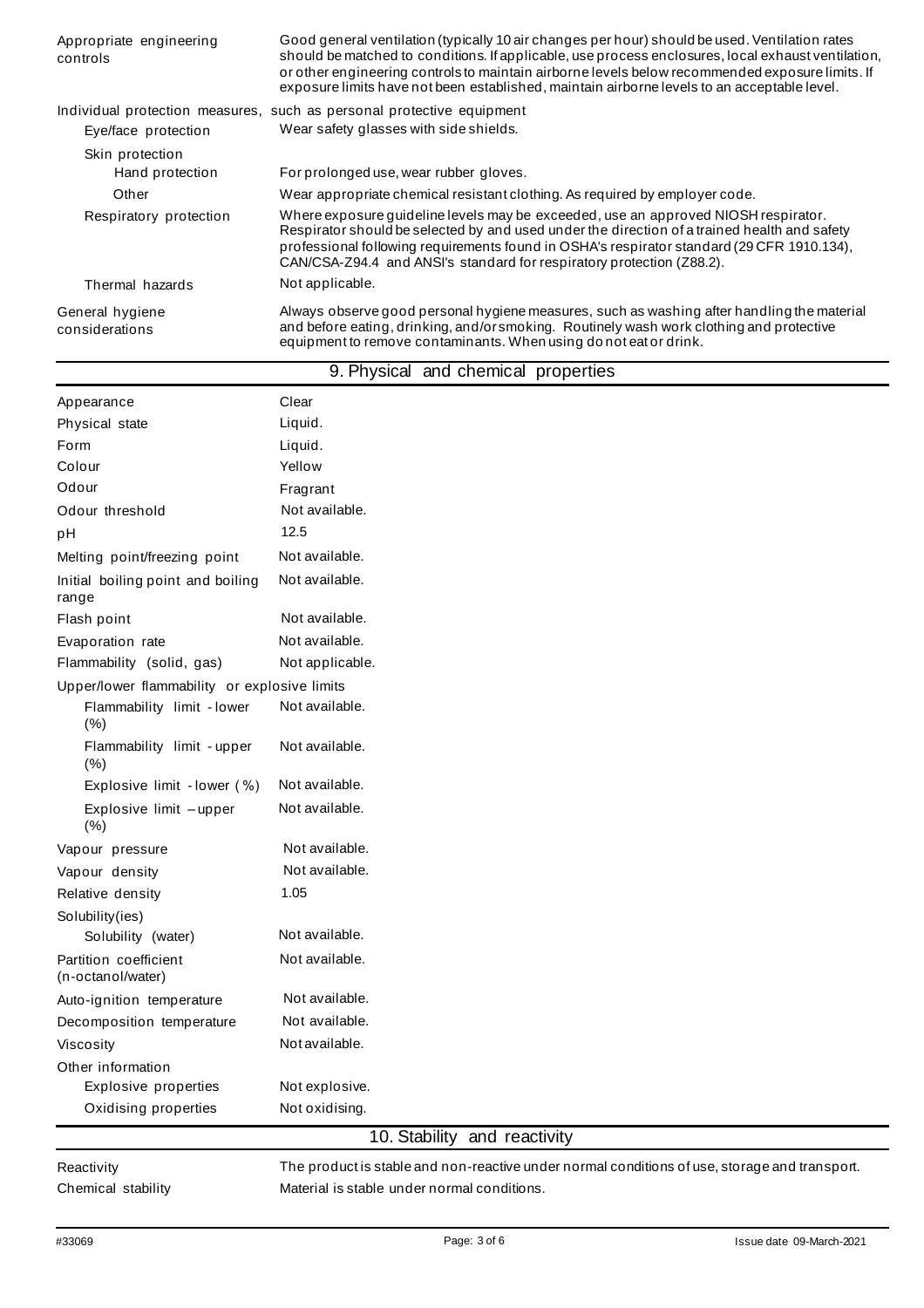| Possibility of hazardous<br>reactions | No dangerous reaction known under conditions of normal use. |
|---------------------------------------|-------------------------------------------------------------|
| Conditions to avoid                   | Do not mix with other chemicals.                            |
| Incompatible materials                | Oxidizers, Caustics, Acids.                                 |
| Hazardous decomposition<br>products   | May include and are not limited to: Oxides of carbon.       |

| 11. Toxicological information |  |  |
|-------------------------------|--|--|
|                               |  |  |
|                               |  |  |
|                               |  |  |

| Information on likely routes of exposure                                           |                                                                                                                                                                                                                 |                                                                                          |
|------------------------------------------------------------------------------------|-----------------------------------------------------------------------------------------------------------------------------------------------------------------------------------------------------------------|------------------------------------------------------------------------------------------|
| Inhalation                                                                         | No adverse effects due to inhalation are expected.                                                                                                                                                              | Excessive intentional inhalation may cause respiratory tract irritation.                 |
| Skin contact                                                                       | Causes skin irritation.                                                                                                                                                                                         |                                                                                          |
| Eye contact                                                                        | Causes serious eye damage.                                                                                                                                                                                      |                                                                                          |
| Ingestion                                                                          | May cause stomach distress, nausea or vomiting.                                                                                                                                                                 |                                                                                          |
| Symptoms related to the<br>physical, chemical and<br>toxicological characteristics | Severe eye irritation. Symptoms may include stinging, tearing, redness, swelling, and blurred<br>vision. Permanent eye damage including blindness could result. Skin irritation. May cause<br>redness and pain. |                                                                                          |
| Information on toxicological effects                                               |                                                                                                                                                                                                                 |                                                                                          |
| Acute toxicity                                                                     | See below.                                                                                                                                                                                                      |                                                                                          |
| Components                                                                         | Species                                                                                                                                                                                                         | <b>Test Results</b>                                                                      |
| Sodium hypochlorite (CAS 7681-52-9)                                                |                                                                                                                                                                                                                 |                                                                                          |
| Acute                                                                              |                                                                                                                                                                                                                 |                                                                                          |
| Dermal                                                                             |                                                                                                                                                                                                                 |                                                                                          |
| LD50                                                                               | Rabbit                                                                                                                                                                                                          | > 20000 mg/kg, ECHA                                                                      |
| Inhalation                                                                         |                                                                                                                                                                                                                 |                                                                                          |
| <b>LC50</b>                                                                        | Rat                                                                                                                                                                                                             | > 10.5 mg/L, 1 Hours, ECHA                                                               |
| Oral                                                                               |                                                                                                                                                                                                                 |                                                                                          |
| LD <sub>50</sub>                                                                   | Rat                                                                                                                                                                                                             | 8910 mg/kg, ECHA                                                                         |
| Skin corrosion/irritation                                                          | Causes skin irritation.                                                                                                                                                                                         |                                                                                          |
| Exposure minutes                                                                   | Not available.                                                                                                                                                                                                  |                                                                                          |
| Erythema value                                                                     | Not available.                                                                                                                                                                                                  |                                                                                          |
| Oedema value                                                                       | Not available.                                                                                                                                                                                                  |                                                                                          |
| Serious eye damage/eye<br>irritation                                               | Causes serious eye damage.                                                                                                                                                                                      |                                                                                          |
| Corneal opacity value                                                              | Not available.                                                                                                                                                                                                  |                                                                                          |
| Iris lesion value                                                                  | Not available.                                                                                                                                                                                                  |                                                                                          |
| Conjunctival reddening<br>value                                                    | Not available.                                                                                                                                                                                                  |                                                                                          |
| Conjunctival oedema value                                                          | Not available.                                                                                                                                                                                                  |                                                                                          |
| Recover days                                                                       | Not available.                                                                                                                                                                                                  |                                                                                          |
| Respiratory or skin sensitisation                                                  |                                                                                                                                                                                                                 |                                                                                          |
| Respiratory sensitisation                                                          | Not a respiratory sensitizer.                                                                                                                                                                                   |                                                                                          |
| Skin sensitisation                                                                 | This product is not expected to cause skin sensitisation.                                                                                                                                                       |                                                                                          |
| Germ cell mutagenicity                                                             | mutagenic or genotoxic.                                                                                                                                                                                         | No data available to indicate product or any components present at greater than 0.1% are |
| Carcinogenicity                                                                    | See below.                                                                                                                                                                                                      |                                                                                          |
| IARC Monographs. Overall Evaluation of Carcinogenicity                             |                                                                                                                                                                                                                 |                                                                                          |
| Sodium hypochlorite (CAS 7681-52-9)                                                |                                                                                                                                                                                                                 | Volume 52 - 3 Not classifiable as to carcinogenicity to humans.                          |
| Reproductive toxicity                                                              |                                                                                                                                                                                                                 | This product is not expected to cause reproductive or developmental effects.             |
| Specific target organ toxicity -<br>single exposure                                | Not classified.                                                                                                                                                                                                 |                                                                                          |
| Specific target organ toxicity -<br>repeated exposure                              | Not classified.                                                                                                                                                                                                 |                                                                                          |
| Aspiration hazard                                                                  | Not an aspiration hazard.                                                                                                                                                                                       |                                                                                          |
| Chronic effects                                                                    | Not available.                                                                                                                                                                                                  |                                                                                          |
| Further information                                                                | Not available.                                                                                                                                                                                                  |                                                                                          |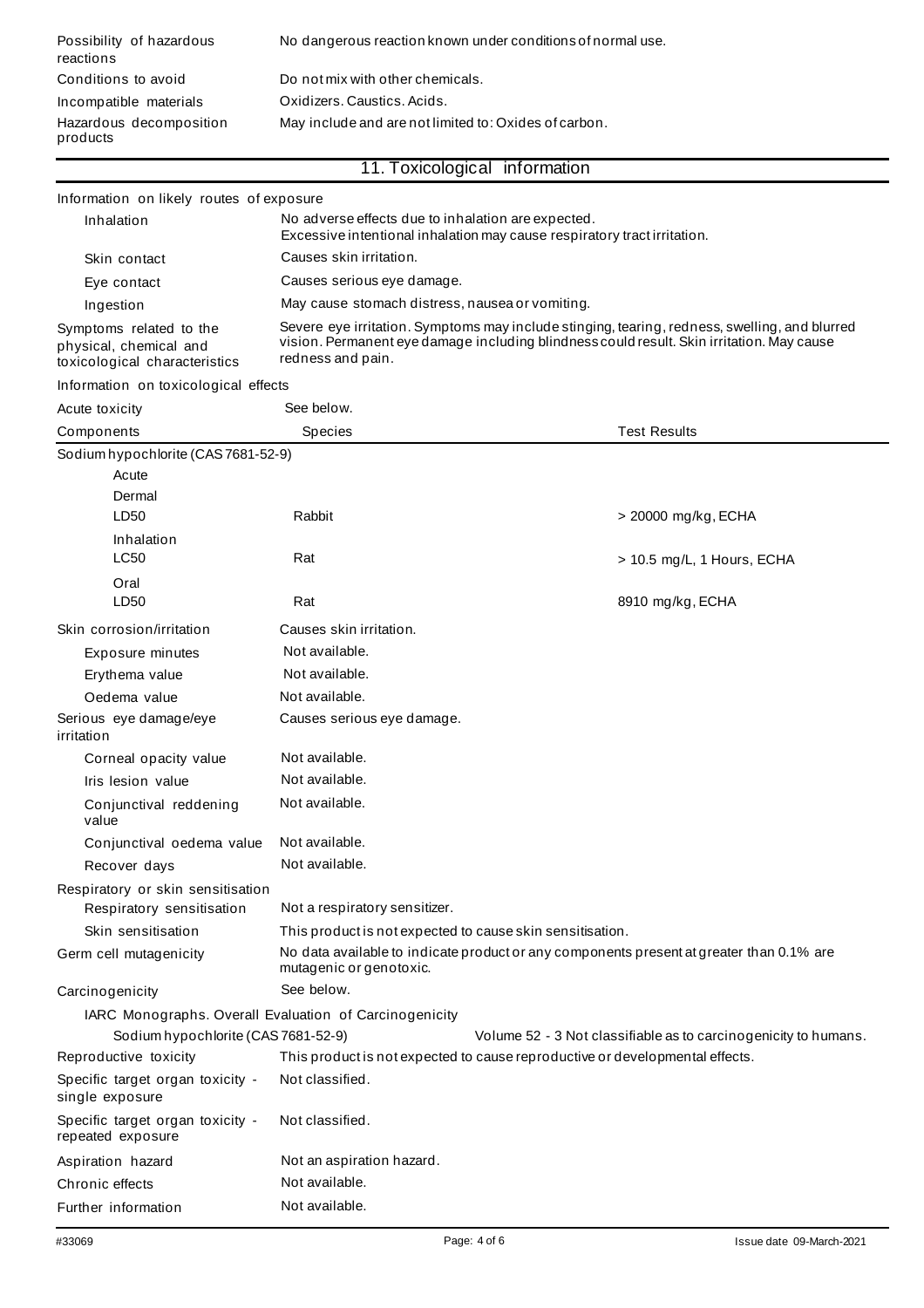|                                          |                                                                                                                                                                                                                        | 12. Ecological information                                                                                                                                                                                                                                                                                                                                                                                                                          |                                                                                                                                                                                                        |
|------------------------------------------|------------------------------------------------------------------------------------------------------------------------------------------------------------------------------------------------------------------------|-----------------------------------------------------------------------------------------------------------------------------------------------------------------------------------------------------------------------------------------------------------------------------------------------------------------------------------------------------------------------------------------------------------------------------------------------------|--------------------------------------------------------------------------------------------------------------------------------------------------------------------------------------------------------|
| Ecotoxicity                              | See below                                                                                                                                                                                                              |                                                                                                                                                                                                                                                                                                                                                                                                                                                     |                                                                                                                                                                                                        |
| Ecotoxicological data<br>Components      |                                                                                                                                                                                                                        | <b>Species</b>                                                                                                                                                                                                                                                                                                                                                                                                                                      | <b>Test Results</b>                                                                                                                                                                                    |
| Sodium hypochlorite (CAS 7681-52-9)      |                                                                                                                                                                                                                        |                                                                                                                                                                                                                                                                                                                                                                                                                                                     |                                                                                                                                                                                                        |
| Crustacea                                | EC50                                                                                                                                                                                                                   | Daphnia                                                                                                                                                                                                                                                                                                                                                                                                                                             | 2.1 mg/L, 48 Hours                                                                                                                                                                                     |
| Aquatic                                  |                                                                                                                                                                                                                        |                                                                                                                                                                                                                                                                                                                                                                                                                                                     |                                                                                                                                                                                                        |
| Fish                                     | LC50                                                                                                                                                                                                                   | Chinook salmon (Oncorhynchus<br>tshawytscha)                                                                                                                                                                                                                                                                                                                                                                                                        | 0.038 - 0.065 mg/L, 96 hours                                                                                                                                                                           |
| Persistence and degradability            | Not available.                                                                                                                                                                                                         |                                                                                                                                                                                                                                                                                                                                                                                                                                                     |                                                                                                                                                                                                        |
| Bioaccumulative potential                | No data available.                                                                                                                                                                                                     |                                                                                                                                                                                                                                                                                                                                                                                                                                                     |                                                                                                                                                                                                        |
| Mobility in soil                         | No data available.                                                                                                                                                                                                     |                                                                                                                                                                                                                                                                                                                                                                                                                                                     |                                                                                                                                                                                                        |
| Mobility in general                      | Not available.                                                                                                                                                                                                         |                                                                                                                                                                                                                                                                                                                                                                                                                                                     |                                                                                                                                                                                                        |
| Other adverse effects                    | Not available.                                                                                                                                                                                                         |                                                                                                                                                                                                                                                                                                                                                                                                                                                     |                                                                                                                                                                                                        |
|                                          |                                                                                                                                                                                                                        | 13. Disposal considerations                                                                                                                                                                                                                                                                                                                                                                                                                         |                                                                                                                                                                                                        |
| Disposal instructions                    |                                                                                                                                                                                                                        | with chemical or used container. Dispose of contents/container in accordance with<br>local/regional/national/international regulations.                                                                                                                                                                                                                                                                                                             | Collect and reclaim or dispose in sealed containers at licensed waste disposal site. Do not allow<br>this material to drain into sewers/water supplies. Do not contaminate ponds, waterways or ditches |
| Local disposal regulations               |                                                                                                                                                                                                                        | Dispose in accordance with all applicable regulations.                                                                                                                                                                                                                                                                                                                                                                                              |                                                                                                                                                                                                        |
| Hazardous waste code                     | disposal company.                                                                                                                                                                                                      |                                                                                                                                                                                                                                                                                                                                                                                                                                                     | The waste code should be assigned in discussion between the user, the producer and the waste                                                                                                           |
| Waste from residues / unused<br>products | Dispose of in accordance with local regulations. Empty containers or liners may retain some<br>product residues. This material and its container must be disposed of in a safe manner (see:<br>Disposal instructions). |                                                                                                                                                                                                                                                                                                                                                                                                                                                     |                                                                                                                                                                                                        |
| Contaminated packaging                   | disposal.                                                                                                                                                                                                              | emptied. Empty containers should be taken to an approved waste handling site for recycling or                                                                                                                                                                                                                                                                                                                                                       | Since emptied containers may retain product residue, follow label warnings even after container is                                                                                                     |
|                                          |                                                                                                                                                                                                                        | 14. Transport information                                                                                                                                                                                                                                                                                                                                                                                                                           |                                                                                                                                                                                                        |
| General                                  | Canada:                                                                                                                                                                                                                | TDG Proof of Classification:                                                                                                                                                                                                                                                                                                                                                                                                                        |                                                                                                                                                                                                        |
|                                          | product will appear below.                                                                                                                                                                                             | Classification Method: Classified as per Part 2, Sections 2.1 - 2.8 of the Transportation of<br>Dangerous Goods Regulations. If applicable, the technical name and the classification of the                                                                                                                                                                                                                                                        |                                                                                                                                                                                                        |
|                                          |                                                                                                                                                                                                                        | Not regulated as dangerous goods.                                                                                                                                                                                                                                                                                                                                                                                                                   |                                                                                                                                                                                                        |
|                                          |                                                                                                                                                                                                                        | Marine Pollutants Exemption. 1.45.1. : Part 3, Documentation, and Part 4, Dangerous Goods<br>Safety Marks, do not apply to substances that are classified as marine pollutants in accordance<br>railway vehicle. However, substances may be identified as marine pollutants on a shipping<br>document and the required dangerous goods safety marks may be displayed when they are in<br>transport by road or railway vehicle. (SOR/2008-34, s. 23) | with section 2.43 of Part 2, Classification, if they are in transport solely on land by road vehicle or                                                                                                |
|                                          |                                                                                                                                                                                                                        | US: DOT: Not regulated per 49 CFR 171.4(c)(1)                                                                                                                                                                                                                                                                                                                                                                                                       |                                                                                                                                                                                                        |
|                                          |                                                                                                                                                                                                                        | IMDG: Not restricted per IMDG Code 2.10.2.7 Marine Pollutant exemption                                                                                                                                                                                                                                                                                                                                                                              |                                                                                                                                                                                                        |
|                                          |                                                                                                                                                                                                                        | IATA: Not restricted per IATA Special Provision A197                                                                                                                                                                                                                                                                                                                                                                                                |                                                                                                                                                                                                        |
|                                          |                                                                                                                                                                                                                        |                                                                                                                                                                                                                                                                                                                                                                                                                                                     |                                                                                                                                                                                                        |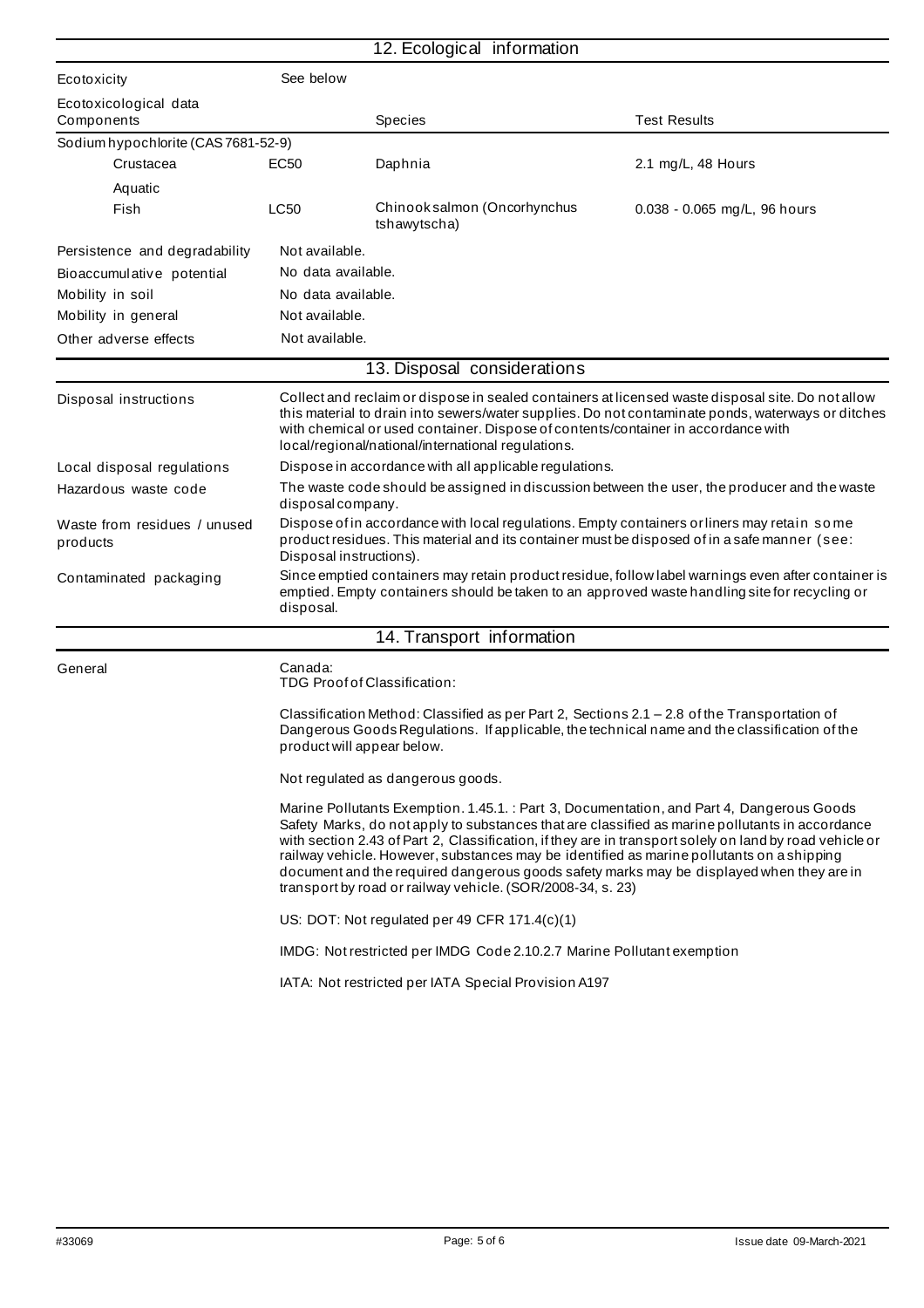|                                              | 15. Regulatory information                                                                                                                                                                                                                                        |                        |
|----------------------------------------------|-------------------------------------------------------------------------------------------------------------------------------------------------------------------------------------------------------------------------------------------------------------------|------------------------|
| Canadian federal regulations                 | This product has been classified in accordance with the hazard criteria of the HPR and the SDS<br>contains all the information required by the HPR.                                                                                                               |                        |
|                                              | CAUTION: IRRITANT, MAY IRRITATE EYES AND SKIN, DANGEROUS FUMES FORM WHEN<br>MIXED WITH OTHER PRODUCTS. Do not mix with toilet bowl cleaners, rust removers, acids or<br>products containing ammonia. Do not breathe fumes or get in eyes, on skin or on clothing. |                        |
|                                              | KEEP OUT OF REACH OF CHILDREN AND PETS.                                                                                                                                                                                                                           |                        |
|                                              | FIRST AID TREATMENT: Contains sodium hypochlorite. If swallowed, call a Poison Control<br>Centre or doctor immediately. Do not induce vomiting. If in eyes, rinse with water for 15 minutes. If<br>on skin, rinse well with water.                                |                        |
| Export Control List (CEPA 1999, Schedule 3)  |                                                                                                                                                                                                                                                                   |                        |
| Not listed.<br>Greenhouse Gases              |                                                                                                                                                                                                                                                                   |                        |
| Not listed.<br>Precursor Control Regulations |                                                                                                                                                                                                                                                                   |                        |
| Not regulated.                               |                                                                                                                                                                                                                                                                   |                        |
| <b>WHMIS</b> status                          | Hazardous                                                                                                                                                                                                                                                         |                        |
| International regulations                    |                                                                                                                                                                                                                                                                   |                        |
| Inventory status                             |                                                                                                                                                                                                                                                                   |                        |
| Country(s) or region                         | Inventory name                                                                                                                                                                                                                                                    | On inventory (yes/no)* |
| Canada                                       | Domestic Substances List (DSL)                                                                                                                                                                                                                                    | Yes                    |
| Canada                                       | Non-Domestic Substances List (NDSL)                                                                                                                                                                                                                               | No                     |

Canada Non-Domestic Substances List (NDSL)

\*A "Yes" indicates that all components of this product comply with the inventory requirements administered by the governing country(s)

|                                                                        | 16. Other information                                                                                                                                                                                                                                                                                                                                                                                                                                                                                                                                                                                                                                                                                                                                                                                                                                                                                  |
|------------------------------------------------------------------------|--------------------------------------------------------------------------------------------------------------------------------------------------------------------------------------------------------------------------------------------------------------------------------------------------------------------------------------------------------------------------------------------------------------------------------------------------------------------------------------------------------------------------------------------------------------------------------------------------------------------------------------------------------------------------------------------------------------------------------------------------------------------------------------------------------------------------------------------------------------------------------------------------------|
| <b>LEGEND</b>                                                          | 3<br><b>HEALTH</b><br>$\overline{0}$                                                                                                                                                                                                                                                                                                                                                                                                                                                                                                                                                                                                                                                                                                                                                                                                                                                                   |
| Severe<br>4<br>3<br>Serious<br>2<br>Moderate<br>Slight<br>Minimal<br>0 | 0<br><b>FLAMMABILITY</b><br>3<br>$\overline{0}$<br>$\mathbf 0$<br><b>PHYSICAL HAZARD</b><br><b>PERSONAL</b><br>X<br><b>PROTECTION</b>                                                                                                                                                                                                                                                                                                                                                                                                                                                                                                                                                                                                                                                                                                                                                                  |
| Issue date<br>Revision date                                            | 09-March-2021<br>09-March-2021                                                                                                                                                                                                                                                                                                                                                                                                                                                                                                                                                                                                                                                                                                                                                                                                                                                                         |
| Version No.                                                            | 01                                                                                                                                                                                                                                                                                                                                                                                                                                                                                                                                                                                                                                                                                                                                                                                                                                                                                                     |
| Other information                                                      | For an updated SDS, please contact the supplier/manufacturer listed on the first page of the<br>document.                                                                                                                                                                                                                                                                                                                                                                                                                                                                                                                                                                                                                                                                                                                                                                                              |
|                                                                        | Item: 01730                                                                                                                                                                                                                                                                                                                                                                                                                                                                                                                                                                                                                                                                                                                                                                                                                                                                                            |
|                                                                        | Reference Item: 276224.001                                                                                                                                                                                                                                                                                                                                                                                                                                                                                                                                                                                                                                                                                                                                                                                                                                                                             |
|                                                                        | Prepared by: The Clorox Company, 164900 Johnson Drive, Pleasanton, CA 94588, 925-368-6000                                                                                                                                                                                                                                                                                                                                                                                                                                                                                                                                                                                                                                                                                                                                                                                                              |
| Disclaimer                                                             | The information in the safety data sheet was written by Dell Tech Laboratories Ltd.<br>(www.delltech.com) based on the best knowledge and experience currently available. Information<br>contained herein was obtained from sources considered technically accurate and reliable. While<br>every effort has been made to ensure full disclosure of product hazards, in some cases data is not<br>available and is so stated. Since conditions of actual product use are beyond control of the<br>supplier, it is assumed that users of this material have been fully trained according to the<br>requirements of all applicable legislation and regulatory instruments. No warranty, expressed or<br>implied, is made and supplier will not be liable for any losses, injuries or consequential damages<br>which may result from the use of or reliance on any information contained in this document. |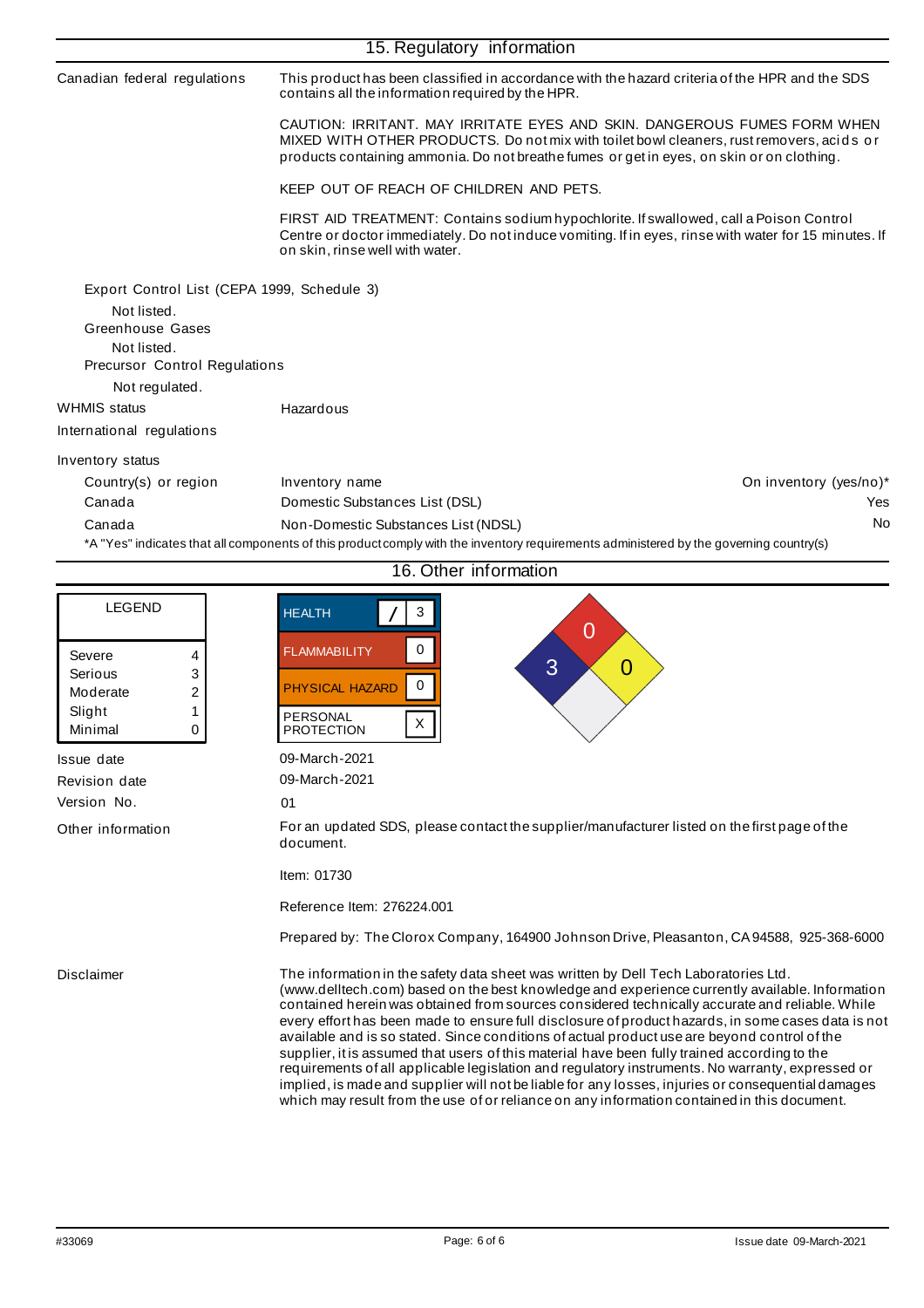

## FICHES DE DONNÉES DE SÉCURITÉ

|                                                   | 1. Identification                                                                                                                                                                                                                                                                                                                                                                                                                                                                                                                                 |  |
|---------------------------------------------------|---------------------------------------------------------------------------------------------------------------------------------------------------------------------------------------------------------------------------------------------------------------------------------------------------------------------------------------------------------------------------------------------------------------------------------------------------------------------------------------------------------------------------------------------------|--|
| Identificateur de produit                         | Clorox Splash-Less Bleach - Fleurs Sauvages                                                                                                                                                                                                                                                                                                                                                                                                                                                                                                       |  |
| Autres moyens d'identification                    | Numéro du document: CAN001471                                                                                                                                                                                                                                                                                                                                                                                                                                                                                                                     |  |
| Usage recommandé                                  | Agent de blanchiment                                                                                                                                                                                                                                                                                                                                                                                                                                                                                                                              |  |
| Restrictions d'utilisation                        | Aucun(e) connu(e).                                                                                                                                                                                                                                                                                                                                                                                                                                                                                                                                |  |
|                                                   | Renseignements sur le fabricant/importateur/fournisseur/distributeur                                                                                                                                                                                                                                                                                                                                                                                                                                                                              |  |
| Fabricant                                         |                                                                                                                                                                                                                                                                                                                                                                                                                                                                                                                                                   |  |
| Nom de la société                                 | The Clorox Company of Canada Ltd.                                                                                                                                                                                                                                                                                                                                                                                                                                                                                                                 |  |
| Adresse                                           | 150 Biscayne Crescent                                                                                                                                                                                                                                                                                                                                                                                                                                                                                                                             |  |
|                                                   | Brampton, ON L6W 4V3                                                                                                                                                                                                                                                                                                                                                                                                                                                                                                                              |  |
| Téléphone                                         | Canada<br>1-905-595-8200                                                                                                                                                                                                                                                                                                                                                                                                                                                                                                                          |  |
| Courriel                                          | Pas disponible.                                                                                                                                                                                                                                                                                                                                                                                                                                                                                                                                   |  |
| Numéro de téléphone<br>d'urgence                  | Urgence médicale:<br>1-800-446-1014                                                                                                                                                                                                                                                                                                                                                                                                                                                                                                               |  |
|                                                   | Urgence transport:<br>1-800-424-9300 (Chemtrec)                                                                                                                                                                                                                                                                                                                                                                                                                                                                                                   |  |
| Fournisseur                                       | Voir ci-dessus                                                                                                                                                                                                                                                                                                                                                                                                                                                                                                                                    |  |
|                                                   | 2. Identification des dangers                                                                                                                                                                                                                                                                                                                                                                                                                                                                                                                     |  |
|                                                   |                                                                                                                                                                                                                                                                                                                                                                                                                                                                                                                                                   |  |
| Dangers physiques                                 | Non classé.                                                                                                                                                                                                                                                                                                                                                                                                                                                                                                                                       |  |
| Dangers pour la santé                             | Corrosion cutanée/irritation cutanée<br>Catégorie 2                                                                                                                                                                                                                                                                                                                                                                                                                                                                                               |  |
|                                                   | Catégorie 1<br>Lésions oculaires graves/irritation oculaire                                                                                                                                                                                                                                                                                                                                                                                                                                                                                       |  |
| Dangers environnementaux<br>Éléments d'étiquetage | Non classé.                                                                                                                                                                                                                                                                                                                                                                                                                                                                                                                                       |  |
|                                                   |                                                                                                                                                                                                                                                                                                                                                                                                                                                                                                                                                   |  |
| Mention d'avertissement                           | Danger                                                                                                                                                                                                                                                                                                                                                                                                                                                                                                                                            |  |
| Mention de danger                                 | Provoque une irritation cutanée. Provoque de graves lésions des yeux.                                                                                                                                                                                                                                                                                                                                                                                                                                                                             |  |
| Conseil de prudence                               |                                                                                                                                                                                                                                                                                                                                                                                                                                                                                                                                                   |  |
| Prévention                                        | Se laver soigneusement après manipulation. Porter des gants et équipement de protection des<br>yeux.                                                                                                                                                                                                                                                                                                                                                                                                                                              |  |
| Intervention                                      | EN CAS DE CONTACT AVEC LA PEAU : Laver abondamment à l'eau. Traitement particulier<br>(consulter cette étiquette pour information). En cas d'irritation cutanée: Consulter un médecin.<br>Enlever les vêtements contaminés et les laver avant réutilisation.<br>EN CAS DE CONTACT AVEC LES YEUX: Rincer avec précaution à l'eau pendant plusieurs<br>minutes. Enlever les lentilles de contact si la victime en porte et si elles peuvent être facilement<br>enlevées. Continuer à rincer. Appeler immédiatement un CENTRE ANTIPOISON ou médecin. |  |
| Stockage                                          | Conserver à l'écart de matières incompatibles.                                                                                                                                                                                                                                                                                                                                                                                                                                                                                                    |  |
| Élimination                                       | Éliminer le récipient conformément à la réglementation locale, régionale, nationale et<br>internationale.                                                                                                                                                                                                                                                                                                                                                                                                                                         |  |
| Autres dangers                                    | Aucun(e) connu(e).                                                                                                                                                                                                                                                                                                                                                                                                                                                                                                                                |  |
| Renseignements<br>supplémentaires                 | Cette fiche de données de sécurité est conçue pour la santé et la sécurité sur le lieu de travail, le<br>personnel d'urgence et pour d'autres conditions et situations, là où il existe un plus grand<br>potentiel de risque à cause de l'exposition prolongée. Cette fiche signalétique n'est pas destinée<br>aux consommateurs. Toutes les mesures de précaution et les mesures de premiers soins pour<br>l'usage privé sont pourvues sur l'étiquette du produit, conformément à la réglementation<br>applicable.                               |  |
|                                                   | 3. Composition/information sur les ingrédients                                                                                                                                                                                                                                                                                                                                                                                                                                                                                                    |  |
| Mélanges                                          |                                                                                                                                                                                                                                                                                                                                                                                                                                                                                                                                                   |  |
| Dénomination chimique                             | Numéro d'enregistrement CAS<br>%<br>Nom commun et synonymes                                                                                                                                                                                                                                                                                                                                                                                                                                                                                       |  |
| Hypochlorite de sodium                            | $1 - 5*$<br>7681-52-9                                                                                                                                                                                                                                                                                                                                                                                                                                                                                                                             |  |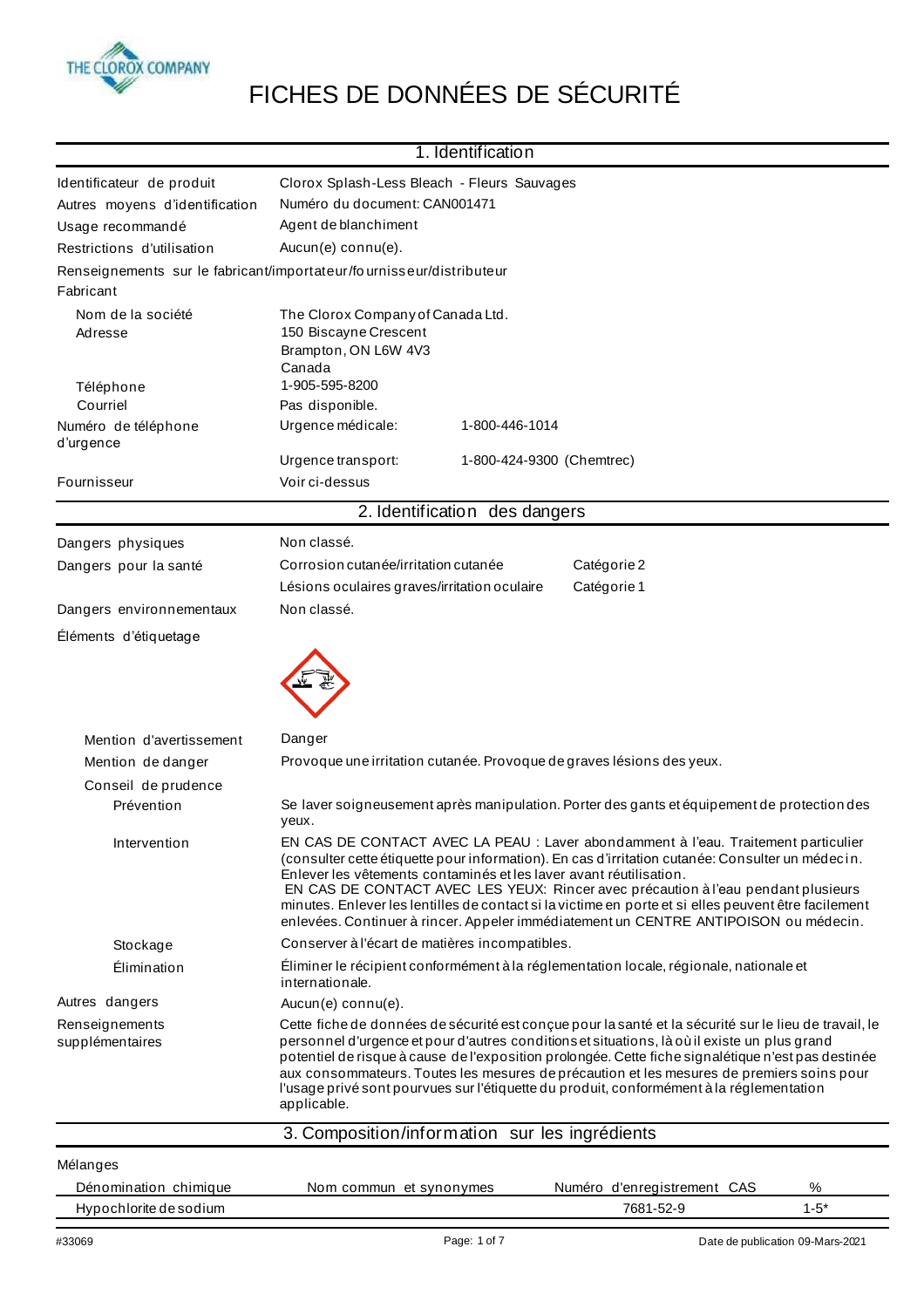Toutes les concentrations sont en pourcentage en poids, sauf si l'ingrédient est un gaz. Les concentrations des gaz sont en pourcentage en volume.

Remarques sur la composition \*CANADA GHS: Le pourcentage exact (de concentration) de la composition a été retenu comme un secret commercial.

|                                                                                                                     | 4. Premiers soins                                                                                                                                                                                                                                                                                                                                                                                                                                                                                                                                        |
|---------------------------------------------------------------------------------------------------------------------|----------------------------------------------------------------------------------------------------------------------------------------------------------------------------------------------------------------------------------------------------------------------------------------------------------------------------------------------------------------------------------------------------------------------------------------------------------------------------------------------------------------------------------------------------------|
| Inhalation                                                                                                          | En cas d'inhalation, transporter à l'air frais la personne exposée.                                                                                                                                                                                                                                                                                                                                                                                                                                                                                      |
| Peau                                                                                                                | En cas de contact avec la peau, rincer avec de l'eau.                                                                                                                                                                                                                                                                                                                                                                                                                                                                                                    |
| Yeux                                                                                                                | En cas de contact avec les yeux, rincer avec de l'eau pendant 15 minutes.                                                                                                                                                                                                                                                                                                                                                                                                                                                                                |
| Ingestion                                                                                                           | En cas d'ingestion, appeler immédiatement un centre antipoison ou un médicin. NE PAS<br>provoquer le vomissement.                                                                                                                                                                                                                                                                                                                                                                                                                                        |
| Symptômes et effets les plus<br>importants, qu'ils soient aigus<br>ou retardés                                      | Irritation oculaire grave. Les symptômes peuvent inclure un picotement, un larmoiement, une<br>rougeur, un gonflement et une vision trouble. Peut causer une lésion permanente aux yeux, y<br>compris la cécité. Irritation de la peau. Peut provoquer des rougeurs et des douleurs.                                                                                                                                                                                                                                                                     |
| Mention de la nécessité d'une<br>prise en charge médicale<br>immédiate ou d'un traitement<br>spécial, si nécessaire | Donner des soins généraux et traiter en fonction des symptômes. Les symptômes peuvent être<br>différés.                                                                                                                                                                                                                                                                                                                                                                                                                                                  |
| Informations générales                                                                                              | En cas de malaise, demander un avis médical (montrer l'étiquette du produit lorsque possible).<br>Montrer cette fiche technique de santé-sécurité au médecin en consultation. Éviter le contact avec<br>les yeux et la peau. TENIR HORS DE LA PORTÉE DES ENFANTS ET DES ANIMAUX.                                                                                                                                                                                                                                                                         |
|                                                                                                                     | 5. Mesures à prendre en cas d'incendie                                                                                                                                                                                                                                                                                                                                                                                                                                                                                                                   |
| Moyens d'extinction<br>appropriés                                                                                   | En fonction des matières environnantes.                                                                                                                                                                                                                                                                                                                                                                                                                                                                                                                  |
| Méthodes d'extinction<br>inappropriées                                                                              | Ne pas utiliser un jet d'eau comme agent extincteur, car cela propagera l'incendie.                                                                                                                                                                                                                                                                                                                                                                                                                                                                      |
| Risques spécifiques provenant<br>des produits chimiques                                                             | Des gaz dangereux pour la santé peuvent se former pendant un incendie.                                                                                                                                                                                                                                                                                                                                                                                                                                                                                   |
| Produits dangereux résultant<br>de la combustion                                                                    | Ils peuvent comprendre et ne sont pas limités: Oxydes de carbone.                                                                                                                                                                                                                                                                                                                                                                                                                                                                                        |
| Équipements de protection<br>spéciaux et précautions<br>spéciales pour les pompiers                                 | Porter un appareil respiratoire autonome et un vêtement de protection complet en cas d'incendie.                                                                                                                                                                                                                                                                                                                                                                                                                                                         |
| Equipement/directives de lutte<br>contre les incendies                                                              | Éloigner les récipients du lieu de l'incendie si cela peut se faire sans risque.                                                                                                                                                                                                                                                                                                                                                                                                                                                                         |
| Méthodes particulières<br>d'intervention                                                                            | Utiliser des procédures standard en cas d'incendie et tenir compte des dangers des autres<br>substances en cause.                                                                                                                                                                                                                                                                                                                                                                                                                                        |
| Risques d'incendie généraux                                                                                         | Aucun risque inhabituel d'incendie ou d'explosion observé.                                                                                                                                                                                                                                                                                                                                                                                                                                                                                               |
|                                                                                                                     | 6. Mesures à prendre en cas de déversement accidentel                                                                                                                                                                                                                                                                                                                                                                                                                                                                                                    |
| Précautions individuelles,<br>équipements de protection et<br>mesures d'urgence                                     | Tenir à l'écart le personnel non requis. Ternir les gens à l'écart de l'endroit du déversement/de la<br>fuite et en amont du vent. Porter un équipement et des vêtements de protection appropriés durant<br>le nettoyage. Ne pas toucher les récipients endommagés ou le produit déversé à moins de porter<br>des vêtements de protection appropriés. S'assurer une ventilation adéquate. Prévenir les autorités<br>locales si des fuites significatives ne peuvent pas être contenues. Pour la protection individuelle,<br>voir la section 8 de la FDS. |
| Méthodes et matériaux pour le                                                                                       | Empêcher l'entrée dans les cours d'eau, les égouts, les sous-sols ou les zones confinées.                                                                                                                                                                                                                                                                                                                                                                                                                                                                |
| confinement et le nettoyage                                                                                         | Déversements importants : Arrêter l'écoulement de la substance, si cela peut se faire sans risque.<br>Endiguer le matériau déversé, lorsque cela est possible. Absorber avec de la vermiculite, du sable<br>sec ou de la terre, puis placer en récipient. Après avoir récupéré le produit, rincer la zone à l'eau.                                                                                                                                                                                                                                       |
|                                                                                                                     | Déversements peu importants : Essuyer avec une matière absorbante (par ex., tissu, lainage).<br>Nettoyer la surface à fond pour éliminer la contamination résiduelle.                                                                                                                                                                                                                                                                                                                                                                                    |
|                                                                                                                     | Ne jamais réintroduire le produit répandu dans son récipient d'origine en vue d'une réutilisation.<br>Pour l'élimination des déchets, voir la section 13 de la FDS.                                                                                                                                                                                                                                                                                                                                                                                      |
| Précautions pour la protection<br>de l'environnement                                                                | Éviter le rejet dans l'environnement. Empêcher d'autres fuites ou déversements lorsqu'il est<br>possible de le faire en toute sécurité. Éviter le rejet dans les égouts, les cours d'eau ou sur le sol.<br>Ne pas évacuer dans les lacs, les ruisseaux, les étangs et les eaux publiques.                                                                                                                                                                                                                                                                |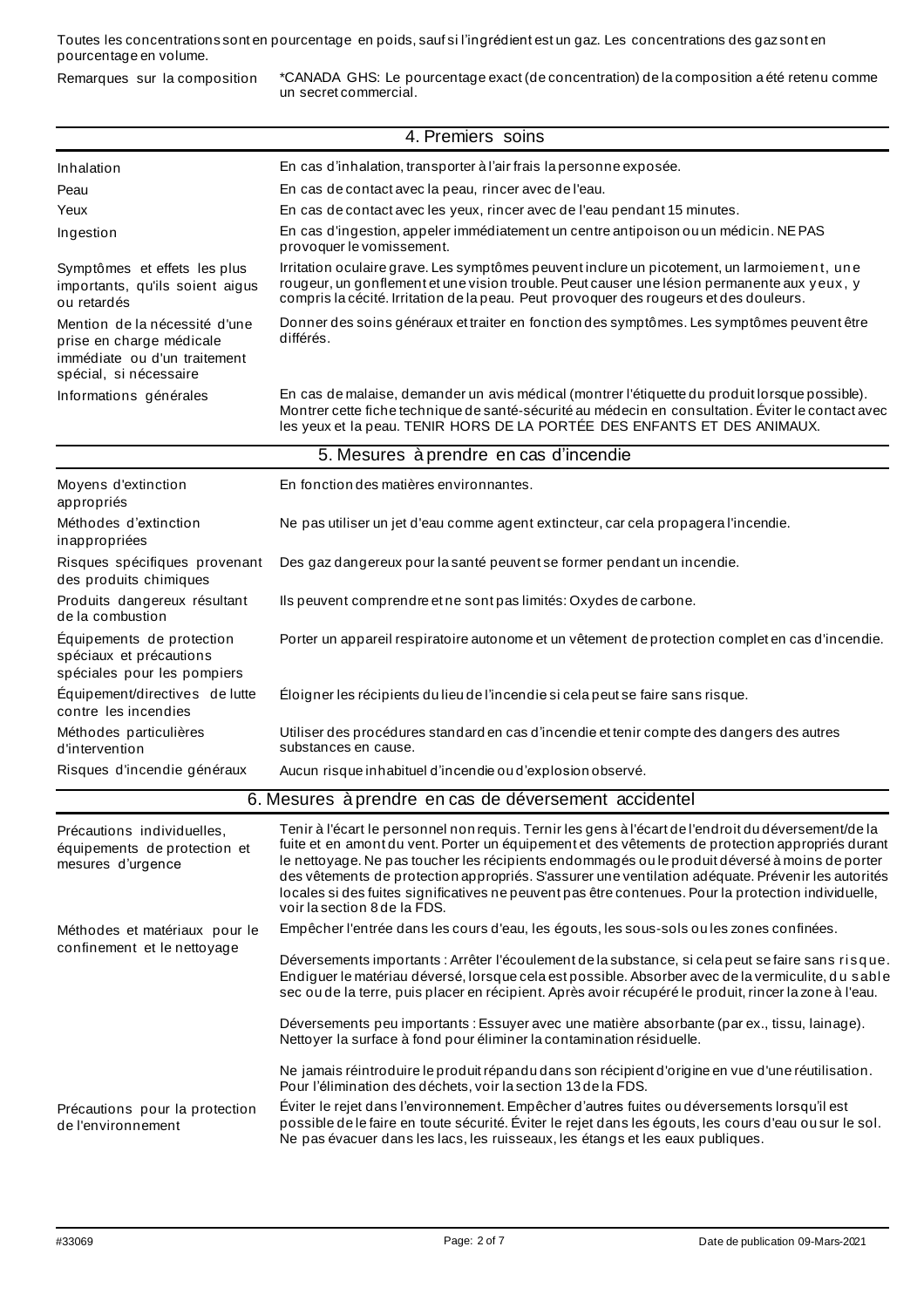|                                                                                   | 7. Manutention et stockage                                                                                                                                                                                                                                                                                                                                                                                                                                                                                    |  |  |  |  |
|-----------------------------------------------------------------------------------|---------------------------------------------------------------------------------------------------------------------------------------------------------------------------------------------------------------------------------------------------------------------------------------------------------------------------------------------------------------------------------------------------------------------------------------------------------------------------------------------------------------|--|--|--|--|
| Précautions relatives à la<br>sûreté en matière de<br>manutention                 | Éviter le contact avec les yeux et la peau. Toujours diluer le produit en suivant strictement le mode<br>d'emploi sur l'étiquette. Veiller à une ventilation adéquate. Porter un équipement de protection<br>individuelle approprié. Se laver soigneusement après manipulation. Employer de bonnes pratiques<br>d'hygiène du travail lors de la manipulation de ce matériau. Ne pas manger et ne pas boire<br>pendant l'utilisation.                                                                          |  |  |  |  |
| Conditions de sûreté en<br>matière de stockage, y compris<br>les incompatibilités | Tenir le récipient bien fermé dans un endroit frais, sec et bien aéré. Entreposer à l'écart des<br>substances incompatibles (consulter la section 10 de la FDS). TENIR HORS DE LA PORTÉE DES<br>ENFANTS ET DES ANIMAUX.                                                                                                                                                                                                                                                                                       |  |  |  |  |
| 8. Contrôle de l'exposition/protection individuelle                               |                                                                                                                                                                                                                                                                                                                                                                                                                                                                                                               |  |  |  |  |
| Limites d'exposition<br>Valeurs biologiques limites                               | Il n'y a pas de limites d'exposition pour ce ou ces ingrédients.<br>Aucune limite d'exposition biologique observée pour les ingrédients.                                                                                                                                                                                                                                                                                                                                                                      |  |  |  |  |
| Contrôles d'ingénierie<br>appropriés                                              | Il faut utiliser une bonne ventilation générale (habituellement dix changements d'air l'heure). Les<br>débits de ventilation doivent être adaptés aux conditions. S'il y a lieu, utiliser des enceintes<br>d'isolement, une ventilation locale ou d'autres mesures d'ingénierie pour maintenir les<br>concentrations atmosphériques sous les limites d'exposition recommandées. Si des limites<br>d'exposition n'ont pas été établies, maintenir les concentrations atmosphériques à un niveau<br>acceptable. |  |  |  |  |
|                                                                                   | Mesures de protection individuelle, telles que les équipements de protection individuelle                                                                                                                                                                                                                                                                                                                                                                                                                     |  |  |  |  |
| Protection du visage/des<br>yeux                                                  | Porter des lunettes de sécurité pourvues de protections latérales.                                                                                                                                                                                                                                                                                                                                                                                                                                            |  |  |  |  |
| Protection de la peau                                                             |                                                                                                                                                                                                                                                                                                                                                                                                                                                                                                               |  |  |  |  |
| Protection des mains                                                              | Porter des gants de caoutchouc pour les travaux de nettoyage de longue durée.                                                                                                                                                                                                                                                                                                                                                                                                                                 |  |  |  |  |
| Autre                                                                             | Porter des gants appropriés résistants aux produits chimiques Conformément aux directives de<br>votre employeur.                                                                                                                                                                                                                                                                                                                                                                                              |  |  |  |  |
| Protection respiratoire                                                           | Si les limites d'exposition risquent d'être dépassées, utiliser un appareil respiratoire approuvé de<br>NIOSH.                                                                                                                                                                                                                                                                                                                                                                                                |  |  |  |  |
|                                                                                   | Le respirateur devrait être choisi près et employé sous la direction des exigences après de<br>professionnel d'une salubrité qualifiée et de sûreté trouvées dans la norme du respirateur de<br>l'OSHA (29 CFR 1910.134), CAN/CSA-Z94.4 et la norme de la norme ANSI pour la protection<br>respiratoire (Z88.2).                                                                                                                                                                                              |  |  |  |  |
| Dangers thermiques                                                                | Sans objet.                                                                                                                                                                                                                                                                                                                                                                                                                                                                                                   |  |  |  |  |
| Considérations d'hygiène<br>générale                                              | Toujours adopter de bonnes pratiques d'hygiène personnelle, comme se laver après avoir<br>manipulé la substance et avant de manger, de boire ou de fumer. Laver régulièrement les<br>vêtements de travail et l'équipement de protection pour éliminer les contaminants Ne pas manger<br>et ne pas boire pendant l'utilisation.                                                                                                                                                                                |  |  |  |  |
|                                                                                   | 9. Propriétés physiques et chimiques                                                                                                                                                                                                                                                                                                                                                                                                                                                                          |  |  |  |  |

| Aspect                                                                                                                    | Transparent     |
|---------------------------------------------------------------------------------------------------------------------------|-----------------|
| État physique                                                                                                             | Liquide.        |
| Forme                                                                                                                     | Liquide.        |
| Couleur                                                                                                                   | Jaune           |
| Odeur                                                                                                                     | Parfumée        |
| Seuil de l'odeur                                                                                                          | Pas disponible. |
| pН                                                                                                                        | 12.5            |
| Point de fusion et point de<br>congélation                                                                                | Pas disponible. |
| Point initial d'ébullition et<br>domaine<br>d'ébullition                                                                  | Pas disponible. |
| Point d'éclair                                                                                                            | Pas disponible. |
| Vitesse d'évaporation                                                                                                     | Pas disponible. |
| Inflammabilité (solides et gaz)                                                                                           | Sans objet.     |
| Limites supérieures et inférieures<br>d'inflammabilité ou d'explosibilité<br>Limites d'inflammabilité -<br>inférieure (%) | Pas disponible. |
| Limites d'inflammabilité -<br>supérieure (%)                                                                              | Pas disponible. |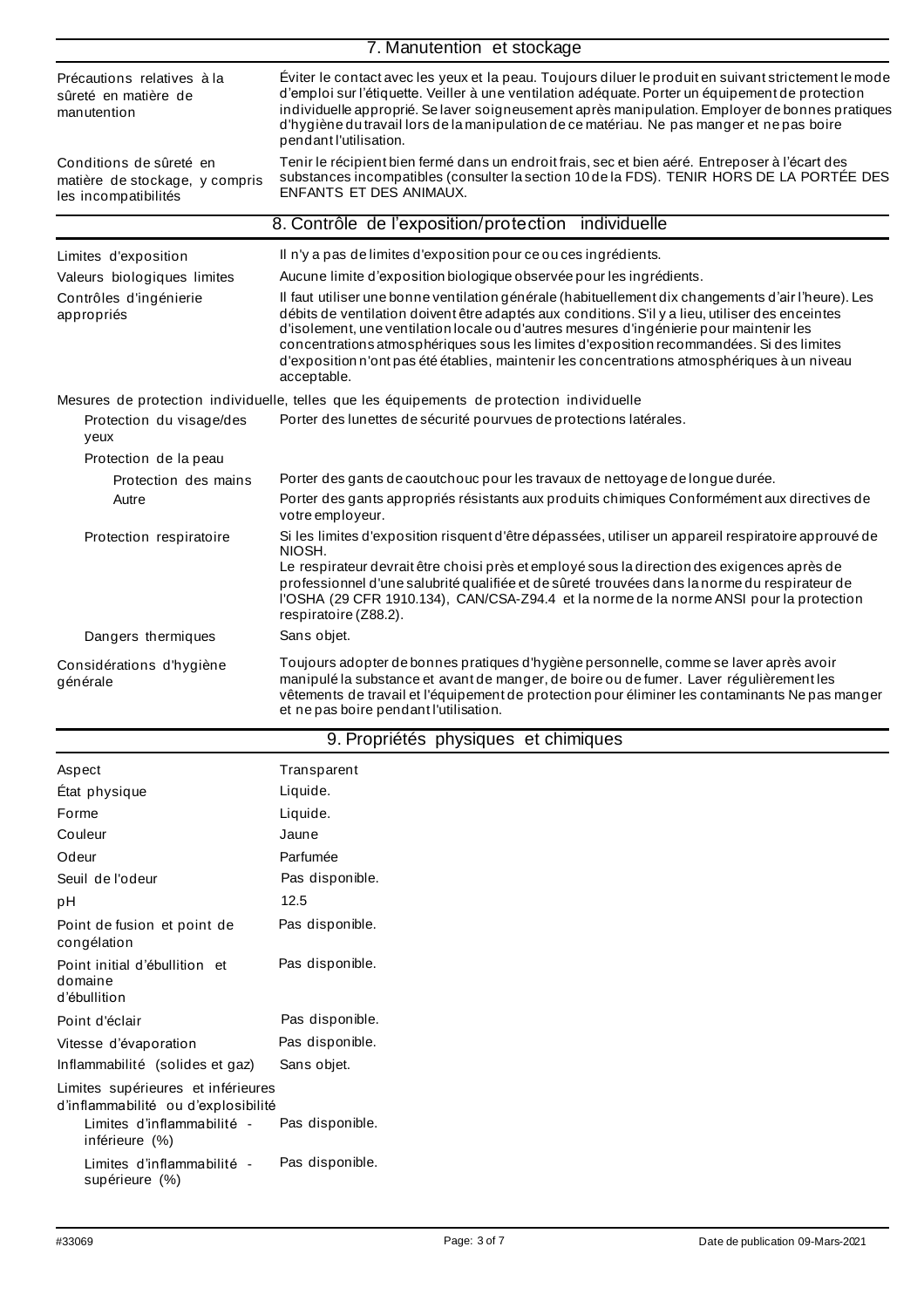| Limite d'explosibilité -<br>inférieure (%)                                                       | Pas disponible.                                                                                                                                                                                                                                                                      |                                                                                                      |  |  |
|--------------------------------------------------------------------------------------------------|--------------------------------------------------------------------------------------------------------------------------------------------------------------------------------------------------------------------------------------------------------------------------------------|------------------------------------------------------------------------------------------------------|--|--|
| Limite d'explosibilité -<br>supérieure (%)                                                       | Pas disponible.                                                                                                                                                                                                                                                                      |                                                                                                      |  |  |
| Tension de vapeur                                                                                | Pas disponible.                                                                                                                                                                                                                                                                      |                                                                                                      |  |  |
| Densité de vapeur                                                                                | Pas disponible.                                                                                                                                                                                                                                                                      |                                                                                                      |  |  |
| Densité relative                                                                                 | 1.05                                                                                                                                                                                                                                                                                 |                                                                                                      |  |  |
| Solubilité                                                                                       |                                                                                                                                                                                                                                                                                      |                                                                                                      |  |  |
| Solubilité (eau)                                                                                 | Pas disponible.                                                                                                                                                                                                                                                                      |                                                                                                      |  |  |
| Coefficient de partage<br>n-octanol/eau                                                          | Pas disponible.                                                                                                                                                                                                                                                                      |                                                                                                      |  |  |
| Température<br>d'auto-inflammation                                                               | Pas disponible.                                                                                                                                                                                                                                                                      |                                                                                                      |  |  |
| Température de décomposition                                                                     | Pas disponible.                                                                                                                                                                                                                                                                      |                                                                                                      |  |  |
| Viscosité                                                                                        | Pas disponible.                                                                                                                                                                                                                                                                      |                                                                                                      |  |  |
| Autres informations<br>Propriétés explosives                                                     | Non explosif.                                                                                                                                                                                                                                                                        |                                                                                                      |  |  |
| Propriétés comburantes                                                                           | Non oxydant.                                                                                                                                                                                                                                                                         |                                                                                                      |  |  |
|                                                                                                  | 10. Stabilité et réactivité                                                                                                                                                                                                                                                          |                                                                                                      |  |  |
|                                                                                                  |                                                                                                                                                                                                                                                                                      |                                                                                                      |  |  |
| Réactivité                                                                                       | transport.                                                                                                                                                                                                                                                                           | Le produit est stable et non réactif dans des conditions normales d'utilisation, d'entreposage et de |  |  |
| Stabilité chimique                                                                               | La substance est stable dans des conditions normales.                                                                                                                                                                                                                                |                                                                                                      |  |  |
| Risque de réactions<br>dangereuses                                                               | Aucune réaction dangereuse connue dans des conditions normales d'utilisation.                                                                                                                                                                                                        |                                                                                                      |  |  |
| Conditions à éviter                                                                              | Ne pas mélanger avec d'autres produits chimiques.                                                                                                                                                                                                                                    |                                                                                                      |  |  |
| Matériaux incompatibles                                                                          | Oxydants. Substances caustiques. Acides.                                                                                                                                                                                                                                             |                                                                                                      |  |  |
| Produits de décomposition<br>dangereux                                                           | Ils peuvent comprendre et ne sont pas limités: Oxydes de carbone.                                                                                                                                                                                                                    |                                                                                                      |  |  |
|                                                                                                  | 11. Données toxicologiques                                                                                                                                                                                                                                                           |                                                                                                      |  |  |
| Renseignements sur les voies d'exposition probables                                              |                                                                                                                                                                                                                                                                                      |                                                                                                      |  |  |
| Inhalation                                                                                       | On ne s'attend à aucun effet néfaste en cas d'inhalation.<br>L'inhalation excessive intentionnelle peut causer l'irritation des voies respiratoires.                                                                                                                                 |                                                                                                      |  |  |
| Peau                                                                                             | Provoque une irritation cutanée.                                                                                                                                                                                                                                                     |                                                                                                      |  |  |
| Yeux                                                                                             | Provoque de graves lésions des yeux.                                                                                                                                                                                                                                                 |                                                                                                      |  |  |
| Ingestion                                                                                        | Peut causer un malaise gastro-intestinal, des nausées ou des vomissements.                                                                                                                                                                                                           |                                                                                                      |  |  |
| Les symptômes correspondant<br>aux caractéristiques<br>physiques, chimiques et<br>toxicologiques | Irritation oculaire grave. Les symptômes peuvent inclure un picotement, un larmoiement, une<br>rougeur, un gonflement et une vision trouble. Peut causer une lésion permanente aux yeux, y<br>compris la cécité. Irritation de la peau. Peut provoquer des rougeurs et des douleurs. |                                                                                                      |  |  |
| Renseignements sur les effets toxicologiques                                                     |                                                                                                                                                                                                                                                                                      |                                                                                                      |  |  |
| Toxicité aiguë                                                                                   | Voir ci-dessous.                                                                                                                                                                                                                                                                     |                                                                                                      |  |  |
| Composants                                                                                       | Espèces                                                                                                                                                                                                                                                                              | Résultats d'épreuves                                                                                 |  |  |
| Hypochlorite de sodium (CAS 7681-52-9)                                                           |                                                                                                                                                                                                                                                                                      |                                                                                                      |  |  |
| Aiguë                                                                                            |                                                                                                                                                                                                                                                                                      |                                                                                                      |  |  |
| Cutané                                                                                           |                                                                                                                                                                                                                                                                                      |                                                                                                      |  |  |
| <b>DL50</b>                                                                                      | Lapin                                                                                                                                                                                                                                                                                | > 20000 mg/kg, ECHA                                                                                  |  |  |
| Inhalation                                                                                       |                                                                                                                                                                                                                                                                                      |                                                                                                      |  |  |
| <b>CL50</b>                                                                                      | Rat                                                                                                                                                                                                                                                                                  | > 10.5 mg/L, 1 heures, ECHA                                                                          |  |  |
| Orale<br><b>DL50</b>                                                                             | Rat                                                                                                                                                                                                                                                                                  | 8910 mg/kg, ECHA                                                                                     |  |  |
| Corrosion cutanée/irritation<br>cutanée                                                          | Provoque une irritation cutanée.                                                                                                                                                                                                                                                     |                                                                                                      |  |  |
| Minutes d'exposition                                                                             | Pas disponible.                                                                                                                                                                                                                                                                      |                                                                                                      |  |  |
|                                                                                                  |                                                                                                                                                                                                                                                                                      |                                                                                                      |  |  |
| Indice d'érythème                                                                                | Pas disponible.                                                                                                                                                                                                                                                                      |                                                                                                      |  |  |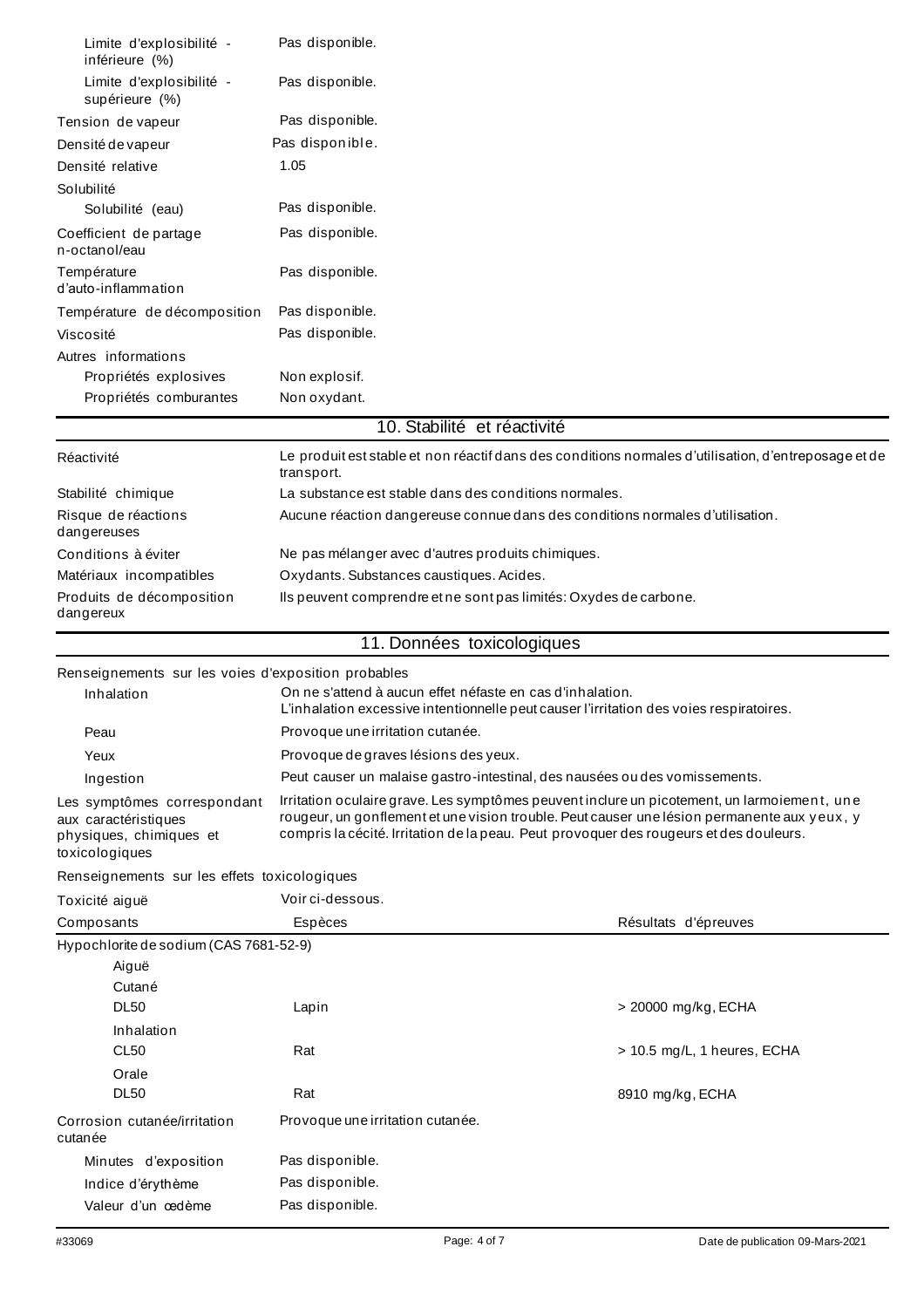| Lésions oculaires<br>graves/irritation oculaire                                                          | Provoque de graves lésions des yeux.                                                                                                                                                                                                                                                              |                                                                                                                                                                                                                                      |                                                           |  |  |  |
|----------------------------------------------------------------------------------------------------------|---------------------------------------------------------------------------------------------------------------------------------------------------------------------------------------------------------------------------------------------------------------------------------------------------|--------------------------------------------------------------------------------------------------------------------------------------------------------------------------------------------------------------------------------------|-----------------------------------------------------------|--|--|--|
| Valeur de l'opacité de la<br>cornée                                                                      | Pas disponible.                                                                                                                                                                                                                                                                                   |                                                                                                                                                                                                                                      |                                                           |  |  |  |
| Valeur de la lésion de l'iris                                                                            | Pas disponible.                                                                                                                                                                                                                                                                                   |                                                                                                                                                                                                                                      |                                                           |  |  |  |
| Valeur des rougeurs de la<br>conjonctive                                                                 | Pas disponible.                                                                                                                                                                                                                                                                                   |                                                                                                                                                                                                                                      |                                                           |  |  |  |
| Valeur d'un cedème de la<br>conjonctive                                                                  | Pas disponible.                                                                                                                                                                                                                                                                                   |                                                                                                                                                                                                                                      |                                                           |  |  |  |
| Jours de récupération                                                                                    | Pas disponible.                                                                                                                                                                                                                                                                                   |                                                                                                                                                                                                                                      |                                                           |  |  |  |
| Sensibilisation respiratoire ou cutanée                                                                  |                                                                                                                                                                                                                                                                                                   |                                                                                                                                                                                                                                      |                                                           |  |  |  |
| Sensibilisation respiratoire                                                                             | Pas un sensibilisant respiratoire.                                                                                                                                                                                                                                                                |                                                                                                                                                                                                                                      |                                                           |  |  |  |
| Sensibilisation cutanée                                                                                  |                                                                                                                                                                                                                                                                                                   | On ne s'attend pas à ce que ce produit provoque une sensibilisation cutanée.                                                                                                                                                         |                                                           |  |  |  |
| Mutagénicité sur les cellules<br>germinales                                                              |                                                                                                                                                                                                                                                                                                   | Il n'existe pas de données qui indiquent que ce produit, ou tout composant présent à des taux de<br>plus de 0,1 %, soit mutagène ou génétoxique.                                                                                     |                                                           |  |  |  |
| Cancérogénicité                                                                                          | Voir ci-dessous.                                                                                                                                                                                                                                                                                  |                                                                                                                                                                                                                                      |                                                           |  |  |  |
| Monographies du CIRC. Évaluation globale de la cancérogénicité<br>Hypochlorite de sodium (CAS 7681-52-9) |                                                                                                                                                                                                                                                                                                   | l'homme.                                                                                                                                                                                                                             | Volume 52 - 3 Inclassable quant à sa cancérogénicité pour |  |  |  |
| Toxicité pour la reproduction                                                                            | développement.                                                                                                                                                                                                                                                                                    | On ne s'attend pas à ce que ce produit présente des effets sur la reproduction ou le                                                                                                                                                 |                                                           |  |  |  |
| Toxicité pour certains organes<br>cibles - exposition unique                                             | Non classé.                                                                                                                                                                                                                                                                                       |                                                                                                                                                                                                                                      |                                                           |  |  |  |
| Toxicité pour certains organes<br>cibles - expositions répétées                                          | Non classé.                                                                                                                                                                                                                                                                                       |                                                                                                                                                                                                                                      |                                                           |  |  |  |
| Danger par aspiration                                                                                    |                                                                                                                                                                                                                                                                                                   | Pas un danger par aspiration.                                                                                                                                                                                                        |                                                           |  |  |  |
| Effets chroniques                                                                                        | Pas disponible.                                                                                                                                                                                                                                                                                   |                                                                                                                                                                                                                                      |                                                           |  |  |  |
| Autres informations                                                                                      | Pas disponible.                                                                                                                                                                                                                                                                                   |                                                                                                                                                                                                                                      |                                                           |  |  |  |
|                                                                                                          |                                                                                                                                                                                                                                                                                                   | 12. Données écologiques                                                                                                                                                                                                              |                                                           |  |  |  |
|                                                                                                          |                                                                                                                                                                                                                                                                                                   |                                                                                                                                                                                                                                      |                                                           |  |  |  |
| Écotoxicité                                                                                              | Voir ci-dessous                                                                                                                                                                                                                                                                                   |                                                                                                                                                                                                                                      |                                                           |  |  |  |
| Données écotoxicologiques<br>Composants                                                                  |                                                                                                                                                                                                                                                                                                   | Espèces                                                                                                                                                                                                                              | Résultats d'épreuves                                      |  |  |  |
| Hypochlorite de sodium (CAS 7681-52-9)                                                                   |                                                                                                                                                                                                                                                                                                   |                                                                                                                                                                                                                                      |                                                           |  |  |  |
| Crustacés                                                                                                | CE50                                                                                                                                                                                                                                                                                              | Daphnia                                                                                                                                                                                                                              | 2.1 mg/L, 48 heures                                       |  |  |  |
| Aquatique                                                                                                |                                                                                                                                                                                                                                                                                                   |                                                                                                                                                                                                                                      |                                                           |  |  |  |
| Poisson                                                                                                  | CL <sub>50</sub>                                                                                                                                                                                                                                                                                  | Saumon Chinook (Oncorhynchus<br>tshawytscha)                                                                                                                                                                                         | 0.038 - 0.065 mg/L, 96 heures                             |  |  |  |
| Persistance et dégradation                                                                               | Pas disponible.                                                                                                                                                                                                                                                                                   |                                                                                                                                                                                                                                      |                                                           |  |  |  |
| Potentiel de bioaccumulation                                                                             |                                                                                                                                                                                                                                                                                                   | Aucune donnée disponible.                                                                                                                                                                                                            |                                                           |  |  |  |
| Mobilité dans le sol                                                                                     |                                                                                                                                                                                                                                                                                                   | Aucune donnée disponible.                                                                                                                                                                                                            |                                                           |  |  |  |
| Mobilité générale                                                                                        | Pas disponible.                                                                                                                                                                                                                                                                                   |                                                                                                                                                                                                                                      |                                                           |  |  |  |
| Autres effets nocifs                                                                                     | Pas disponible.                                                                                                                                                                                                                                                                                   |                                                                                                                                                                                                                                      |                                                           |  |  |  |
|                                                                                                          |                                                                                                                                                                                                                                                                                                   | 13. Données sur l'élimination                                                                                                                                                                                                        |                                                           |  |  |  |
| Instructions pour l'élimination                                                                          |                                                                                                                                                                                                                                                                                                   | Recueillir et réutiliser ou éliminer dans des récipients scellés dans un site d'élimination des<br>déchets autorisé. Ne pas laisser la substance                                                                                     |                                                           |  |  |  |
|                                                                                                          | s'infiltrer dans les égoûts/les conduits d'alimentation en eau. Ne pas contaminer les étangs, les<br>voies navigables ou les fossés avec le produit ou le récipient utilisés. Éliminer le contenu/récipient<br>conformément à la réglementation locale/régionale/nationale/internationale.        |                                                                                                                                                                                                                                      |                                                           |  |  |  |
| Règlements locaux<br>d'élimination                                                                       | Détruire conformément àtoutes les réglementations applicables.                                                                                                                                                                                                                                    |                                                                                                                                                                                                                                      |                                                           |  |  |  |
| Code des déchets dangereux                                                                               |                                                                                                                                                                                                                                                                                                   | Les codes de déchets doivent être attribués dans le cadre d'une consultation entre l'utilisateur, le<br>fabricant et l'entreprise de décharge.                                                                                       |                                                           |  |  |  |
| Déchets des résidus / produits<br>non utilisés                                                           |                                                                                                                                                                                                                                                                                                   | Éliminer conformément à la réglementation locale. Les récipients ou pochettes vides peuvent<br>conserver certains résidus de produit. Éliminer ce produit et son récipient d'une manière sûre<br>(voir: instructions d'élimination). |                                                           |  |  |  |
| Emballages contaminés                                                                                    | Comme les récipients vides peuvent contenir un résidu du produit, suivre les avertissements de<br>l'étiquette, même une fois le récipient vide. Les contenants vides doivent être acheminés vers une<br>installation certifiée de traitement des déchets en vue de leur élimination ou recyclage. |                                                                                                                                                                                                                                      |                                                           |  |  |  |
| #33069                                                                                                   |                                                                                                                                                                                                                                                                                                   | Page: 5 of 7                                                                                                                                                                                                                         | Date de publication 09-Mars-2021                          |  |  |  |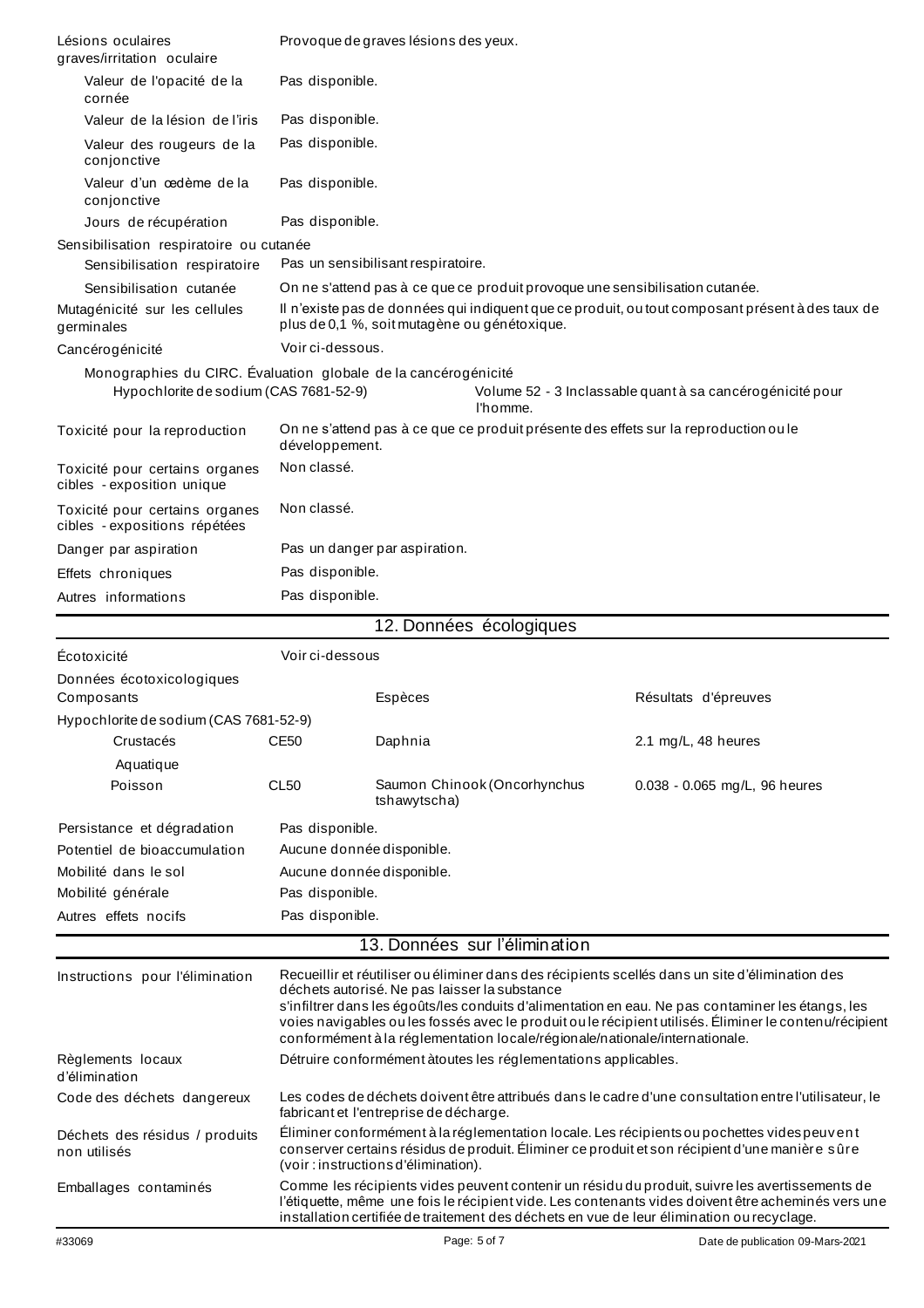|                                                      | 14. Informations relatives au transport                                                                                                                                                                                                                                                                                                                                                                                                                                                                                                                                                                                                                                                                                                            |
|------------------------------------------------------|----------------------------------------------------------------------------------------------------------------------------------------------------------------------------------------------------------------------------------------------------------------------------------------------------------------------------------------------------------------------------------------------------------------------------------------------------------------------------------------------------------------------------------------------------------------------------------------------------------------------------------------------------------------------------------------------------------------------------------------------------|
| Généralités                                          | Canada:<br>Preuve de classification:                                                                                                                                                                                                                                                                                                                                                                                                                                                                                                                                                                                                                                                                                                               |
|                                                      | Méthode de Classification: Classée selon la partie 2, articles 2,1 à 2,8 du règlement sur le TMD.<br>Le cas échéant, le nom de la technique et la classification du produit seront affiche ci-dessous.                                                                                                                                                                                                                                                                                                                                                                                                                                                                                                                                             |
|                                                      | N'entre pas dans la réglementation des marchandises dangereuses.                                                                                                                                                                                                                                                                                                                                                                                                                                                                                                                                                                                                                                                                                   |
|                                                      | Exemption relative aux polluants marins: 1.45.1 : La partie 3, Documentation, et la partie 4,<br>Indications de danger - marchandises dangereuses, ne s'appliquent pas aux matières qui sont<br>classées comme polluants marins conformément à l'article 2.43 de la partie 2, Classification, si<br>elles sont en transport uniquement par voie terrestre à bord d'un véhicule routier ou d'un véhicule<br>ferroviaire. Toutefois, de telles matières peuvent être identifiées comme polluants marins dans un<br>document d'expédition et les indications de danger — marchandises dangereuses exigibles<br>peuvent être apposées pendant qu'elles sont en transport à bord d'un véhicule routier ou d'un<br>véhicule ferroviaire.<br>DORS/2008-34 |
|                                                      | US: DOT: Non réglementé par 49 CFR 171.4 (c)(1)                                                                                                                                                                                                                                                                                                                                                                                                                                                                                                                                                                                                                                                                                                    |
|                                                      | IMDG: Non limité par le Code IMDG 2.10.2.7 Exemption pour les polluants marins                                                                                                                                                                                                                                                                                                                                                                                                                                                                                                                                                                                                                                                                     |
|                                                      | IATA: Non limité par disposition spéciale A197 de l'IATA                                                                                                                                                                                                                                                                                                                                                                                                                                                                                                                                                                                                                                                                                           |
|                                                      | 15. Informations sur la réglementation                                                                                                                                                                                                                                                                                                                                                                                                                                                                                                                                                                                                                                                                                                             |
| Règlements fédéraux<br>canadiens                     | Ce produit a été classé conformément aux critères de danger énoncés dans le Règlement sur les<br>produits dangereux et la FDS contient tous les renseignements exigés par le Règlement sur les<br>produits dangereux.                                                                                                                                                                                                                                                                                                                                                                                                                                                                                                                              |
|                                                      | ATTENTION : IRRITANT. PEUT IRRITER LES YEUX ET LA PEAU. DÉGAGE DES ÉMANATIONS<br>DANGEREUSES LORSQUE MÉLANGÉ AVEC D'AUTRES PRODUITS. Ne pas mélanger avec<br>des nettoyants pour cuvette de toilette, des décapants pour la rouille, des acides ou des produits<br>contenant de l'ammoniaque. Ne pas respirer les émanations. Éviter tout contact avec les yeux, la<br>peau et les vêtements.                                                                                                                                                                                                                                                                                                                                                      |
|                                                      | TENIR HORS DE LA PORTÉE DES ENFANTS ET DES ANIMAUX.                                                                                                                                                                                                                                                                                                                                                                                                                                                                                                                                                                                                                                                                                                |
|                                                      | PREMIERS SOINS: Contient de l'hypochlorite de sodium. En cas d'ingestion, appeler<br>immédiatement un centre antipoison ou un médecin. Ne pas provoquer le vomissement. En cas<br>de contact avec les yeux, rincer avec de l'eau pendant 15 minutes. En cas de contact avec la<br>peau, bien rincer avec de l'eau.                                                                                                                                                                                                                                                                                                                                                                                                                                 |
|                                                      | Liste des marchandises d'exportation contrôlée (LCPE 1999, Annexe 3)                                                                                                                                                                                                                                                                                                                                                                                                                                                                                                                                                                                                                                                                               |
| Non inscrit.<br>Gaz à effet de serre<br>Non inscrit. |                                                                                                                                                                                                                                                                                                                                                                                                                                                                                                                                                                                                                                                                                                                                                    |
| Règlements sur les précurseurs<br>Non réglementé.    |                                                                                                                                                                                                                                                                                                                                                                                                                                                                                                                                                                                                                                                                                                                                                    |
| Situation SIMDUT                                     | Dangereux                                                                                                                                                                                                                                                                                                                                                                                                                                                                                                                                                                                                                                                                                                                                          |
| Règlements internationaux                            |                                                                                                                                                                                                                                                                                                                                                                                                                                                                                                                                                                                                                                                                                                                                                    |
| Inventaires                                          |                                                                                                                                                                                                                                                                                                                                                                                                                                                                                                                                                                                                                                                                                                                                                    |
| Pays ou région                                       | Nom de l'inventaire<br>En stock (Oui/Non)*                                                                                                                                                                                                                                                                                                                                                                                                                                                                                                                                                                                                                                                                                                         |
| Canada                                               | Liste intérieure des substances (LIS)<br>Oui                                                                                                                                                                                                                                                                                                                                                                                                                                                                                                                                                                                                                                                                                                       |
| Canada                                               | Liste extérieure des substances (LES)<br>Non                                                                                                                                                                                                                                                                                                                                                                                                                                                                                                                                                                                                                                                                                                       |
|                                                      | *La réponse « Oui » indique que tous les composants du produit sont conformes aux exigences d'entreposage du pays ayant compétence                                                                                                                                                                                                                                                                                                                                                                                                                                                                                                                                                                                                                 |